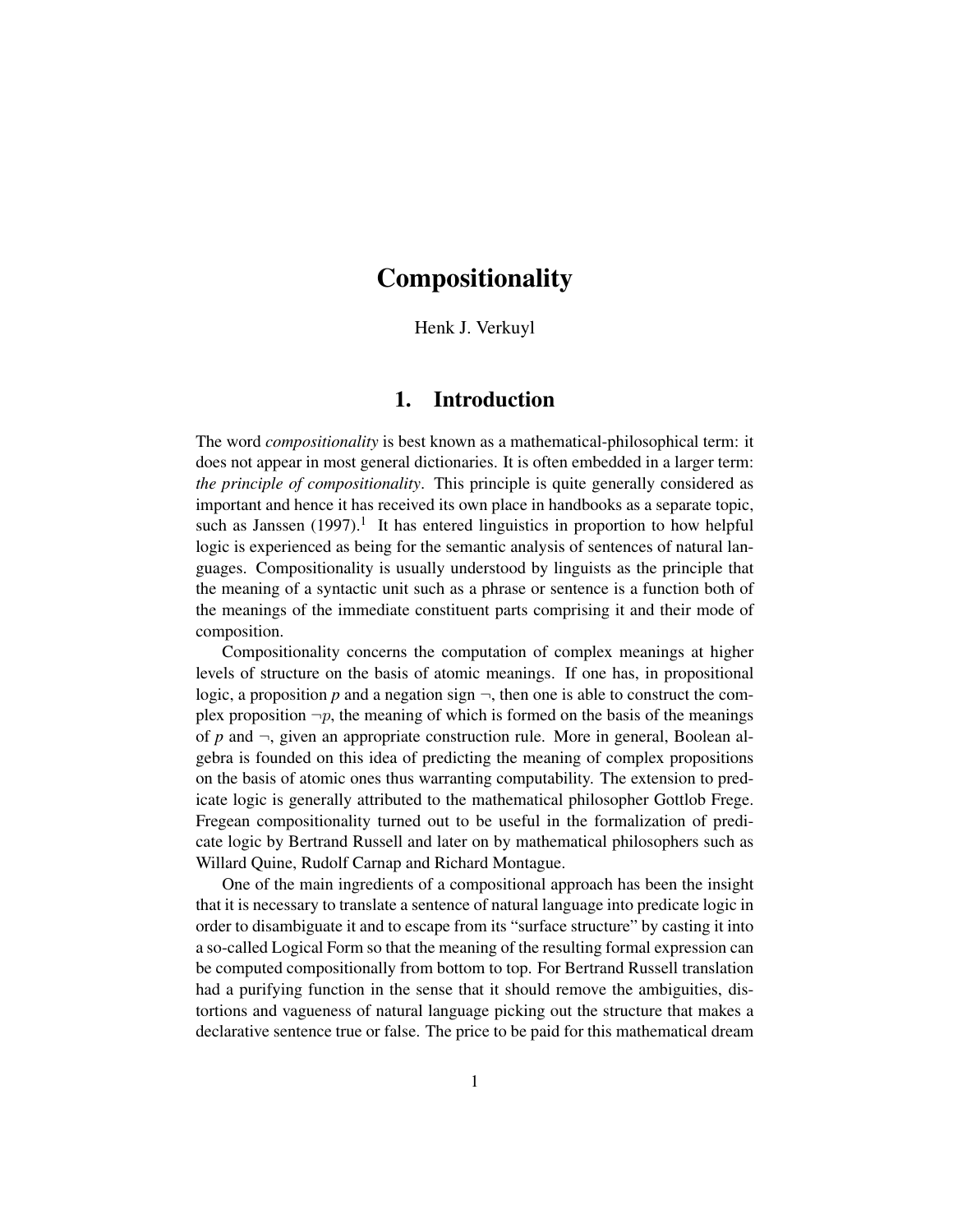is that essential features of natural language might turn out to be expressed in the parts that are left out. In the sixties, the mathematical logician Richard Montague opened the way for a more articulate point of view on the relation between natural and formal languages.

Essential for Montague's approach is his conviction that linguistic categories can be seen as logical types: count nouns can be interpreted as sets, adjectives as taking sets in order to yield sets, VPs as taking an external argument NP to yield a truth value, tense forms as pertaining to temporal elements and their configurations, etc. According to him, a natural language can be considered a formal logical language. In this perspective, the semantic value of a sentence can be seen as being compositionally determined along the lines sketched above for formal logic. The syntax of a natural language L can be seen as an algebra (roughly, a set of nodes corresponding to categories and operations between them). Montague required that the syntactic algebra be mapped directly or indirectly into a so-called model for L, a(n algebraic) structure containing semantic values for the different logical types, such as sets, individuals and truth-values and more complex values construed from them. Making use of this machinery requires to strive for compositionality.

Janssen (1997) provided a mathematical-logical technical analysis of the principle giving it a precise formal content and also clearly revealing the pitfalls for a formal-semantic application of the principle to empirical research domains. In his view, one of the merits of the principle is that it can serve as a methodological guide given the fact that the formal logic of natural language should be discovered as part of an empirical enterprise.

The present chapter is based on the conviction that complex meaning of phrase structure should be approached on the basis of the principle of compositionality. It will consider two temporal domains—tense and aspect—in which linguists have a choice between a compositional and non-compositional approach. Compositionality may be then seen as a regulating force that puts severe formal restrictions on proposing an analysis, restrictions that can be shown to render a compositional approach more fruitful than a competing non-compositional approach. One of these restrictions requires that the formal machinery obey the principle of compositionality by computing the meaning of complex structure on the basis of atomic meaning elements. In so doing one is able to make predictions due to the mathematical functions underlying complexity. In this way, one obtains the position of vulnerability required in empirical research. Section 2 shows that Reichenbach's tense system suffers from not being compositional and section 3 argues that a strictly compositional approach to Slavic aspectuality produces better results than competing noncompositional approaches advocated by a large majority of Slavic scholars, mostly on the basis of informal semantics.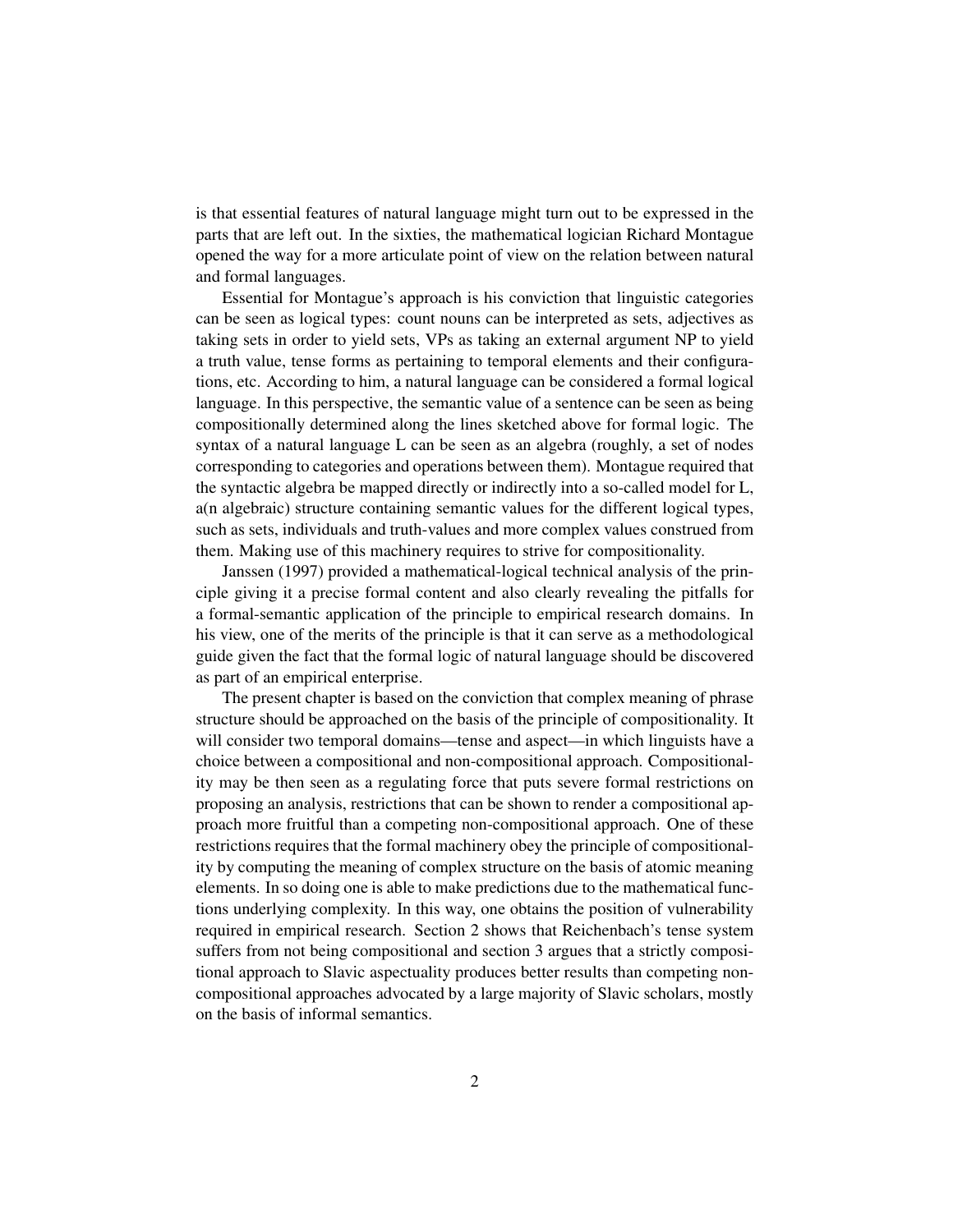## 2. Tense and Compositionality

#### 2.1. Reichenbach's Ternary System

The standard tense system in linguistics and formal semantics is unmistakably that of Reichenbach (1947). It describes the tense forms of English in the form of a matrix based on two tripartitions:

- 1. Past Present Future
- 2. Anterior Synchronous Posterior

In order to connect the two tripartitions the system does not relate the point of speech S directly to an eventuality E. As shown in Table 1, the first tripartition relates the point of speech S to a point of reference R in three different ways. Analogously, the second tripartition relates R relates to the event E. In this way R fulfills an intermediating role between the two divisions. In spite of its popularity,

Table 1

|           | past                        | present      | future                     |
|-----------|-----------------------------|--------------|----------------------------|
|           | $R-S$                       | R.S          | $S - R$                    |
| anterior  | 1. anterior                 | 2. anterior  | 3. anterior                |
|           | past                        | present      | future                     |
| $E - R$   | $E - R - S$                 | $E - R.S$    | $E - S - R$ , E, $S - R$ , |
|           |                             |              | $S - E - R$                |
|           | had walked                  | has walked   | will have walked           |
| simple    | 4. simple                   | 5. simple    | 6. simple                  |
|           | past                        | present      | future                     |
| E.R       | $E, R - S$                  | E, R, S      | $S - R.E$                  |
|           | walked                      | walks        | will walk                  |
| posterior | 7. posterior                | 8. posterior | 9.posterior                |
|           | past                        | present      | future                     |
| $R - E$   | $R - E - S$ , $R - S - E$ , | $S.R - E$    | $S - R - E$                |
|           | $R - S.E$                   |              |                            |
|           | would walk                  | will walk    | will walk                  |

*Reichenbach's matrix for English tense forms*

there are severe problems with Reichenbach's proposal. For example, cells 6, 8 and 9 contain the same tense form and cell 3 and 7 cover three different configurations. Moreover, the form *would have walked* does not appear in the matrix.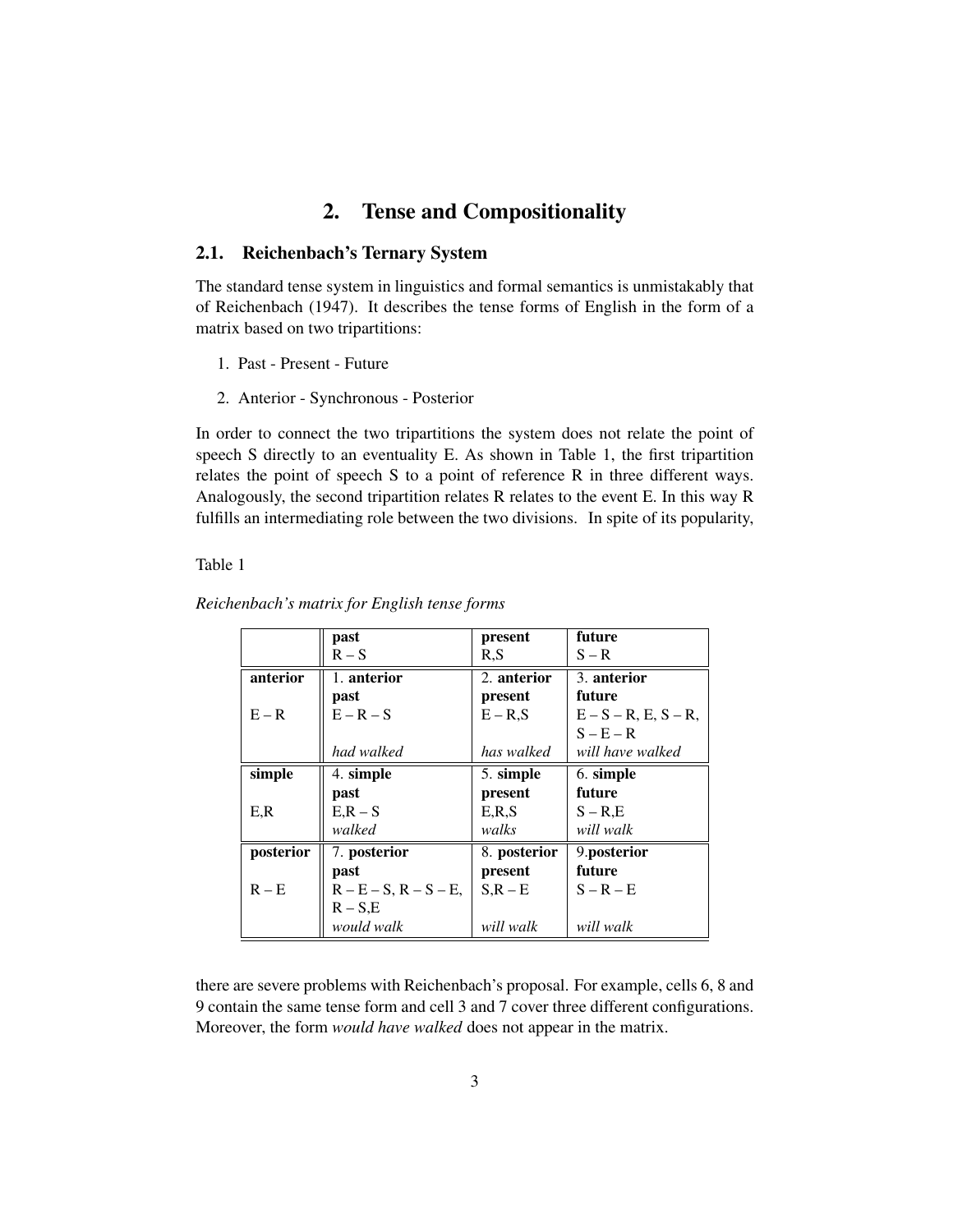The two tripartitions make the system in Table 1 ternary. It can be shown to be non-compositional. This does not say that ternary systems are non-compositional by definition. Montague's tense rules in his PTQ-fragment are clearly based on a tripartition and they are compositional, in principle.<sup>2</sup> It is the particular choice made by Reichenbach in crossing two tripartitions that makes his tense system non-compositional. This can be proven by assuming that it is compositional and by showing that this assumption leads to unsolvable problems. In order to let it be compositional the first step is to ensure that each member of the two tripartitions is uniquely interpreted as the fixed value of an operator.

For the second tripartition in the rows of Table 1 and Figure 1 this means:



*Figure 1.* Reichenbach's problem with compositionality

- **anterior**:  $HAVE<sub>inf</sub> \rightarrow E R$ 1, 2, 3: HAV $E_{inf}(walk_{inf}) = have$  *walked*
- simultaneous:  $id_L \mapsto R,E$ 4, 5, 6:  $id_L(walk_{inf}) = walk_{inf}$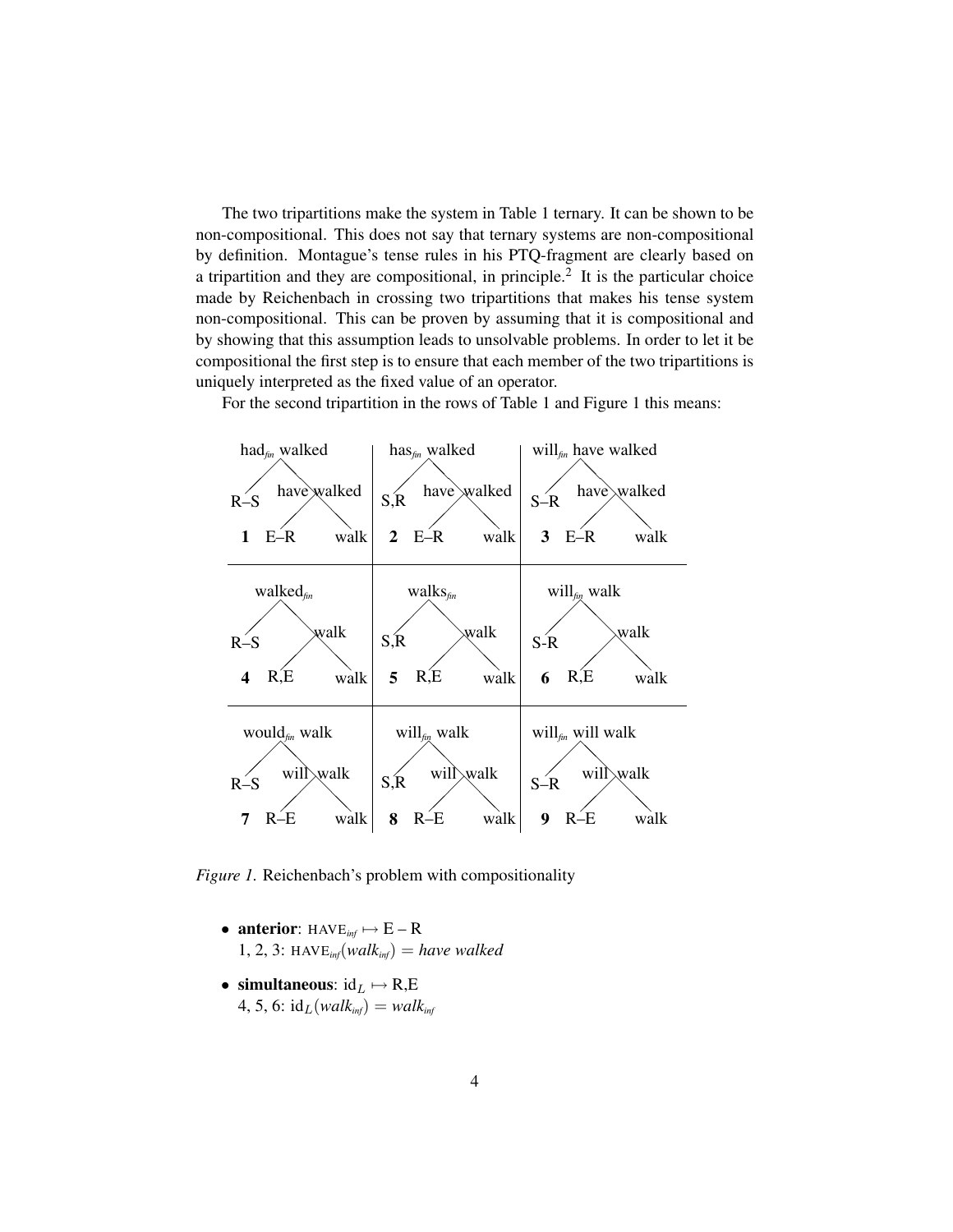• **posterior**: WILL<sub>inf</sub>  $\rightarrow$  R – E. 7, 8, 9: WILL<sub>inf</sub> $(walk_{\text{inf}}) = will walk$ 

where R,E is represented by the identity function  $id_L$ <sup>3</sup>. For the first tripartition in the columns in Table 1 and Figure 1 it means:

- before:  $PAST \rightarrow R S$ : 1. PAST( $have_{inf}$ ) =  $had$ , 4. PAST( $walk_{inf}$ ) =  $walk_{inf}$ , 7. PAST( $will_{inf}$ ) = *wouldfin*
- simultaneous:  $PRES \rightarrow S,R$ : 2. PRES( $have_{\text{inf}}$ ) = has, 5. PRES( $walk_{\text{inf}}$ ) =  $walk_{s}$ , 8. PRES( $will_{\text{inf}}$ ) =  $will_{\text{fin}}$
- later:  $FUT \mapsto S R$ : 3. FUT $(have_{inf}) = will_{fin}(have_{inf}), 6$ . FUT $(id_L)(walk_{inf}) = will_{fin}(walk_{inf}),$ 9. FUT $(will_{\text{inf}})(walk_{\text{inf}}) = will_{\text{fin}}(will_{\text{inf}}(walk_{\text{inf}}))$

Figure 1 makes it easy to understand how the compositional interpretation proceeds. The cells 1, 2, 4 and 5 turn out to be unproblematic for a compositional procedure: both the PAST-operator and the PRES-operator take an infinitival verbal form (indicated by the subscript 'inf') to yield a finite tense form (indicated by the subscript 'fin'). If one accepts that the FUT-operator introduces the finite auxiliary  $will<sub>fin</sub>$  at once, then the cells 3 and 6 also qualify as unproblematic but anticipating an objection to be made right after the next paragraph, direct introduction of *willfin* deviates from the general format  $TENSE(V_{inf}) = V_{fin}$  in cells 1, 2, 4, 5, 7 and 8.

The subscripts on the operators are important for seeing where the first problem arises. In each of the three cells of the bottom row the verb *walkinf* is taken by the R – E-operator *willinf* so as to form *willinf*(*walkinf*) expressing posteriority. In 7 and 8 this does not lead to problems but in 9 there are now two *will*-forms: one finite (accounting for  $S - R$ ), the other infinitival (accounting for  $R - E$ ). The doubling in 9 cannot be analyzed as an innocent form of redundancy that can simply be undone by getting rid of one of the *will*-forms by "dedoubling". The configuration S – R contains a different sort of information from the configuration  $R - E$ , so both types of information should be retained. Hence, it is entirely ad hoc to stipulate that an infinitival and a finite tense form be reduced to just one finite form as a sort of phonological reduction. It follows that 9 is the spot where compositionality cannot be maintained in terms of fixed values.

The advantage of having a general rule  $TENSE(V_{inf}) = V_{fin}$  is far more important than one may think at first sight. In Reichenbach's matrix in Table 1, the rule clearly works for PAST and PRES but not for FUT. Why not? For an answer one should first observe that in cell 8 the finite tense form *will* is formed on the basis of the rule PRES( $V_{inf}$ ) =  $V_{fin}$ . So the question arises: why is it necessary to have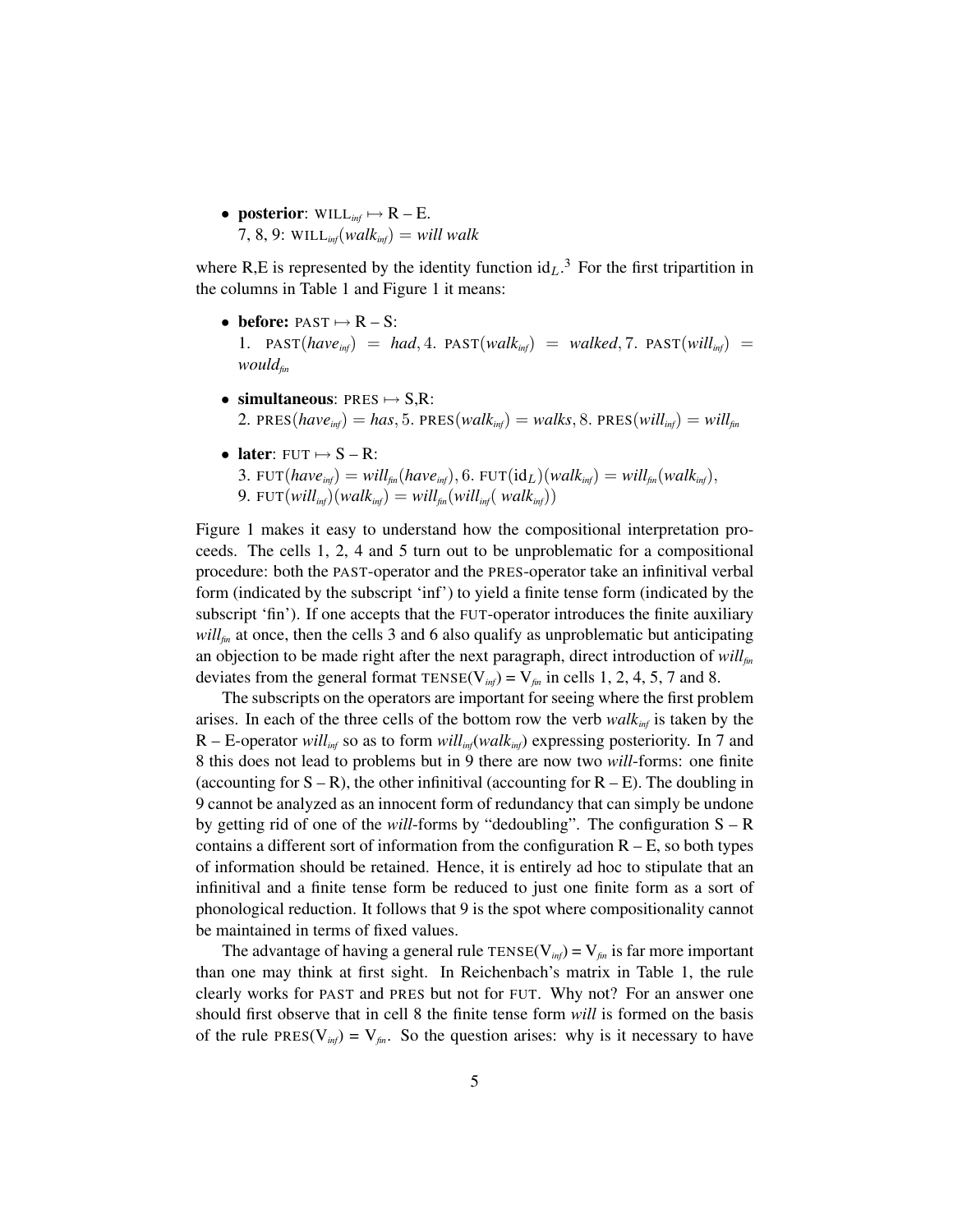the third column in Table 1 at all if you have derived *willfin*? The answer to this is that this column is justified only by the wish to have *Olga will have walked* in the system. Strictly speaking the cells 6 and 9 are not necessary from the point of view of producing the tense form *willfin*. The problem with cell 9 has been discussed above. The only argument for having both 6 and 8 seems to be that one may use the difference between  $S, R - E$  in 6 and  $S - R, E$  in 8 as the basis for claiming a difference in perspective, cell 6 being the reverse of the Present Perfect configuration  $E - R$ , S in cell 2 and cell 8 being the reverse of the Simple Past configuration  $E, R - S$  in cell 4.

This triggers a skeptical question: why does English (and Dutch) distinguish between *has walked* (cell 2) and *walked* (cell 4) and aren't there separate forms for expressing the difference between 6 and 8? The first part of the answer is to observe that the difference between *has walked* and *walked* expresses a difference between Present and Past, because *has* is undeniably a present tense form. The other part of the answer is that the difference between  $S, R - E$  and  $S - R, E$  does not correspond with a difference in tense: *willfin* in 6 is also undeniably a present tense form, so whatever future is expressed by it, it can only be expressed by an operation on an infinitival auxiliary *willinf*. But this is clearly a matter of the cells 7, 8 and 9 at the bottom, not of cell 6 which is at issue now. Seen in this light the  $will_{fin}$  in cell 6 is at best felt to be idiosyncratic.<sup>4</sup>

The next steps in following this track of thought are: to skip the idea of defining Future in terms of *willfin* in the right-hand column of Table 1, to be content with the existence of 8, to rule out cell 9 and also cell 6 and to live with a tense diagram as given in Table 2. Of course, this requires a proper solution for the bottom line in

Table 2

*Reichenbach on the way to compositionality*

|                      | Past                                       | Present                            |
|----------------------|--------------------------------------------|------------------------------------|
| Anterior             | 1. had walked                              | 2. has walked                      |
| Synchronous          | 4. walked                                  | 5. walks                           |
| Posterior            | 7.would $_{\text{fin}}$ walk               | 8. will <sub>fin</sub> walk        |
| Posterior + Anterior | ?? would <sub><i>fin</i></sub> have walked | 3. will <sub>fin</sub> have walked |

Table 2. One of the ways of finding such a solution is to go binary.

In fact it seems to be the only appropriate way to go because in Reichenbach's system there appears to be a deep-lying inconsistency which can be revealed only along the lines just drawn. As observed above, Reichenbach can only be made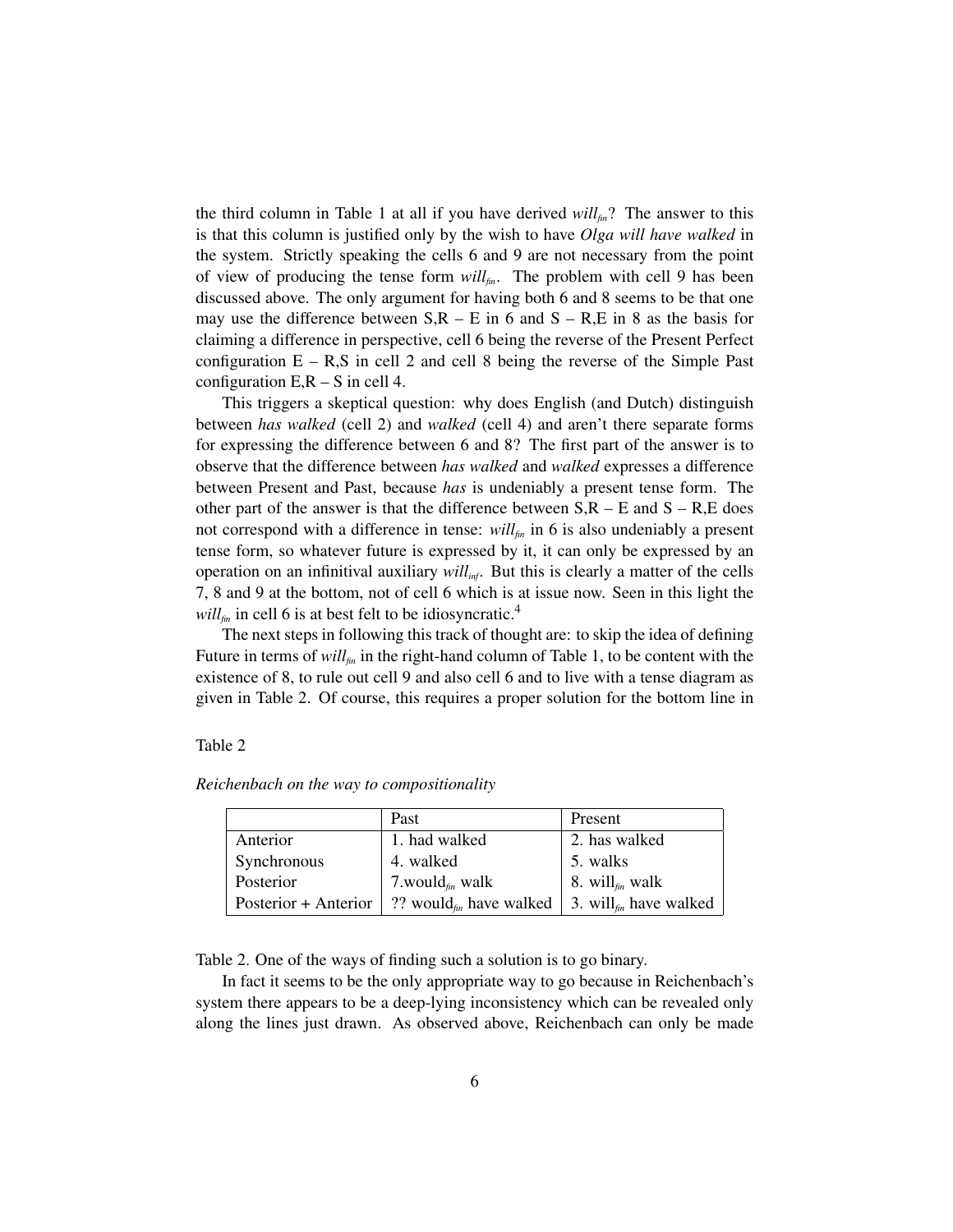compositional if one succeeds in defining the elements of his tripartitions in a unique way. But doing so in the case of *have* and *will*, one can see that *will* is to be defined as  $R - E$  and *have* as  $E - R$ . This looks like an inconsistency. More concretely it is impossible for *(Olga) would have walked* to be derived by Past<sub> $f_{\text{in}}(will_{\text{inf}})(have_{\text{inf}})$  (walk), if  $will_{\text{inf}}$  is interpreted as R – E and *have*<sub>inf</sub> as E – R.</sub> The same applies to *Olga will have walked*. The reason for this inconsistency is easy to see: Reichenbach's system lacks a point R' mediating between  $will_{inf}$  and have<sub>inf</sub>. Having to assume this point R' for both *will have* V and *would have* V boils down to a strong argument for a binary system. There is no other way for Reichenbach to solve the problem of inconsistency except for defining two new operators: (i) PresFut working as in cell 3 and (ii) PastFut outside the matrix and working analogously to it. Compared with the binary approach discussed in section 2.2 this seems to be an idiosyncratic and unnecessary solution, especially in view of the problem with cell 9.

#### 2.2. Te Winkel's Binary System

Reichenbach was not familiar with the binary system presented in the nineteenth century by Te Winkel (1866) who proposes to describe the eight tense forms of the Dutch tense system with the help of three binary oppositions as given in Table 3. The (sort of) Reichenbachian notation at the right-hand side may help to understand

Table 3

|  | Three binary tense oppositions |  |
|--|--------------------------------|--|
|  |                                |  |

| Te Winkel:                                               | quasi-Reichenbach notation            |
|----------------------------------------------------------|---------------------------------------|
| 1. Present vs. Past                                      | $S,R$ vs. $R-S$                       |
| 2. Synchronous vs. Posterior $\parallel$ R,R' vs. R – R' |                                       |
| 3. Imperfect vs. Perfect                                 | $E \subseteq R'$ vs. $E \subseteq R'$ |

some of the consequences. The explanation of the binary system below will also make use of Reichenbach's notation in order to keep the explanation as succinct as possible.

The first consequence of going binary is that the Future tense is detached from S: it is introduced in the second opposition by assuming a point  $R'$  posterior to R, where R is introduced already in the first opposition, either as connected to the Present (by  $S$ ,R) or as connected to the Past (by  $R - S$ ). The expression of posteriority in English is then to be taken as triggered by the presence of the auxiliary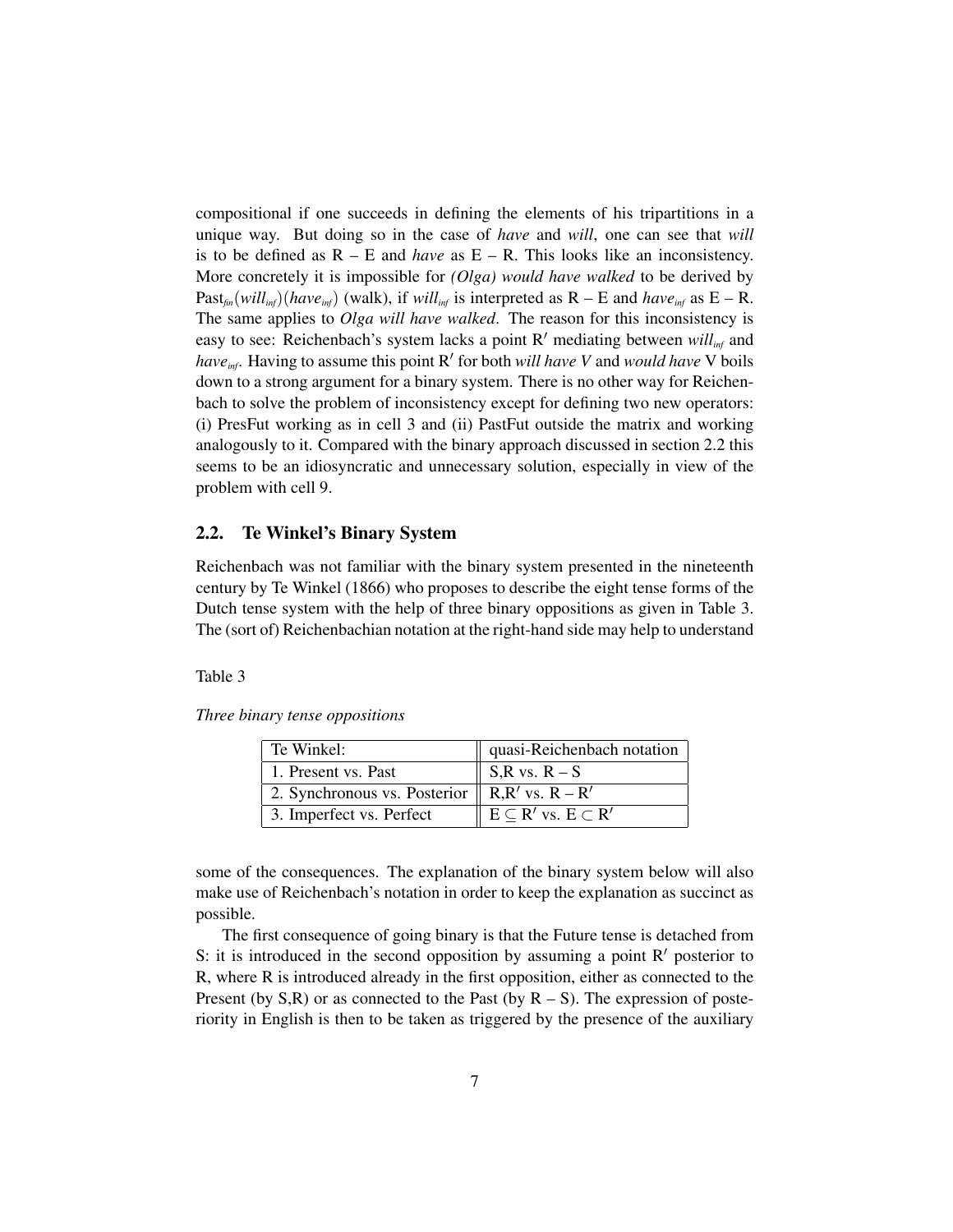*willinf* or *shallinf*. The third opposition accounts for the four forms with the auxiliary verb *have*<sub>inf</sub> as opposed to tense forms not having this auxiliary. The presence of *have*<sub>inf</sub> expresses that E has been completed within  $R'$ , whereas its absence expresses indeterminacy with respect to whether or not E is completed in  $R'$ .

In this way, the binary system defines for each of the oppositions a parallelism between four tense forms having a certain tense property and four tense forms not having it. Present and Past are seen as the most fundamental tenses in the sense that tensed forms may occur without posterior forms or perfect forms but not without Past or Present: they provide the point of attachment from which the tense configurations are construed. Another consequence is that the eight tense forms in Dutch are all covered by the system due to its  $2 \times 2 \times 2$ -structure.<sup>5</sup>

Formalization of Te Winkel's binary system shows that the system is fully compositional. It suffices here to give the bare outlines. Assume a tenseless predication such as (1a) which is the lowest S in Figure  $2<sup>6</sup>$ 

a. Olga write the letter (1)





*Figure 2.* Tense structure

Then Te Winkel's tense oppositions can be described in terms of six operators. PRES vs. PAST cover the first opposition of Table 3, SYN vs. POST the second one and IMP vs. PERF the third one. Obviously, PERF and POST correspond with the presence of the auxiliaries *have* and *will*, respectively; IMP and SYN with their absence. The four operators below PRES and PAST take tenseless predications to form tenseless predications, whereas PAST and PRES take tenseless predications yielding a tensed sentence.

Compositionality is obtained because the operators are defined as functions. Each of them has a fixed value in the system and is therefore uniquely computable. For example, the past tense form *walked* is analyzed as a complex expression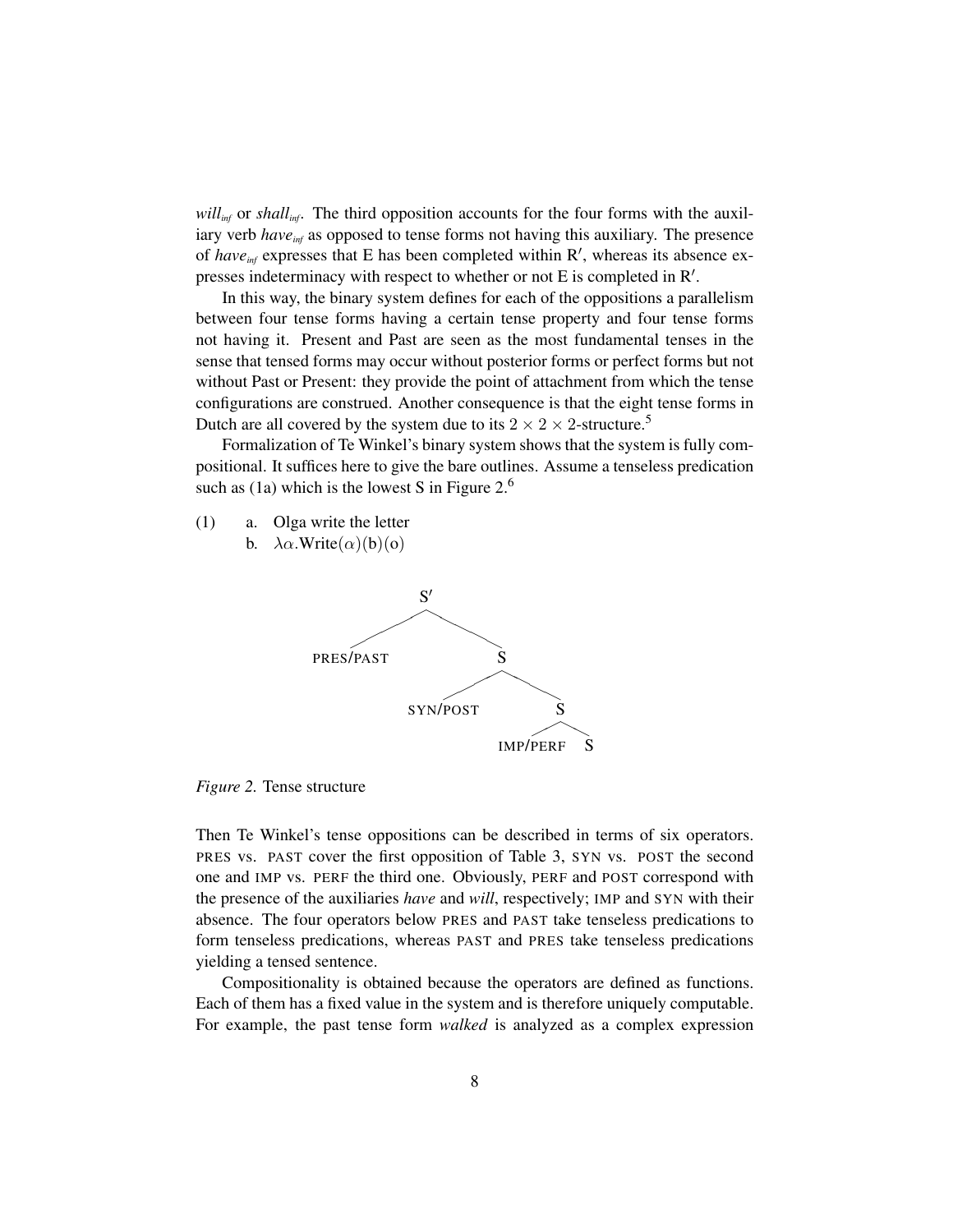PAST+walk<sub>*inf*</sub>, where PAST is interpreted as an operator:  $PAST(walk_{inf}) = walked$ .<sup>7</sup> Likewise, *will have walked* is built up from PRES(WILL*inf*)(HAVE*inf*)(walk*inf*), where WILL<sub>inf</sub> stands for the operator POST and  $HAVE_{inf}$  for the operator PERF.<sup>8</sup> In this way, the unsolvable problem in combining *will* (=  $R - E$ ) with *have* (=  $E - R$ ) that ended the subsection on Reichenbach is solved here without any difficulty.

With this system of tense operators one can also formally derive the tensed sentences in  $(2a)$  and  $(3a)$ .<sup>9</sup>

- a. Olga has written the letter (2)
	- b.  $\exists !\exists j\exists k[\text{Write}(k)(b)(o) \land k \prec j \land j \simeq i \land i \circ n]$
	- c.  $\ldots$  Write(E)(b)(o)  $\wedge$  E  $\subset$  R'  $\wedge$  R'  $\simeq$  R  $\wedge$  R, S]
- a. Olga wrote the letter. b.  $\exists !i\exists j\exists k[\text{Write}(k)(b)(o) \land k \leq j \land j \simeq i \land i < n]$ c.  $\ldots$  Write(E)(b)(o)  $\wedge$  E  $\subseteq$  R'  $\wedge$  R'  $\simeq$  R  $\wedge$  R  $\lt$  S] (3)

Due to the binary architecture of the tense system, compositionality is a quite natural asset. The present tense form of the Present Perfect has been done full justice by seeing it in terms of the relation between the point of speech  $n$  and what counts as the present  $i$  in which  $n$  is embedded. The perfect sense has been accounted for by the fact that the eventuality index  $k$  is properly included in its own present j, whereas  $j \approx i$  asserts that this j is synchronous to i, which accounts for what has been called 'current relevance'. Note that it is not necessary to burden the definition of Perfect with the notion of resultant state: current relevance simply follows from synchronizing  $j$  and  $i$ .

## 3. Aspect and Compositionality

Verkuyl (1972) credited both Poutsma (1926) and Jacobsohn (1933) for their important contribution to displaying the compositional nature of aspect by their implicit appeal to phrase structure. Poutsma observed that "the normal aspect of a verb is often modified or even utterly changed by the context" (1926, p. 291), where his notion of context clearly applies to constituents with which the verb occurs. Jacobsohn is even more explicit: for him the accusativus effectivus in sentences like *Ich schrieb einen Brief* ('I wrote a letter') makes the verb *schreiben* ('write') perfective (1933, p. 297). He stated that this is not the case in *Ich schrieb Briefe* ('I wrote letters'). In the lack of a sufficiently developed notion of phrase structure, however, Poutsma and Jacobsohn were forced to call upon some sort of transfer rule: for them the internal argument *a letter* in *I wrote a letter* makes the imperfective verb *write* perfective. They belong to the first scholars who explicitly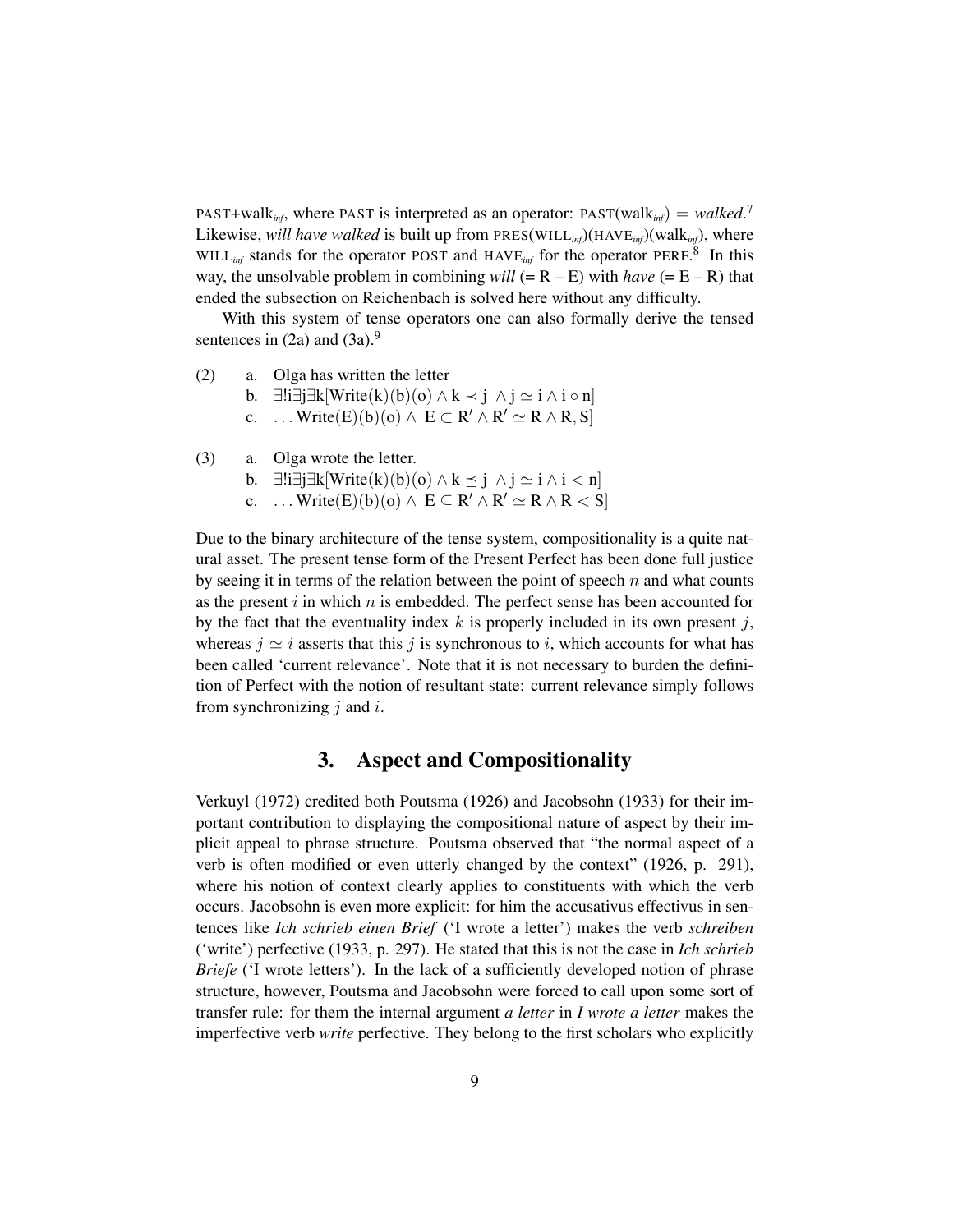express the idea that the verb cannot be considered the only factor in providing aspectual information, a view held quite generally by linguists studying Slavic languages.

Linguists had to wait until the fifties of the twentieth century before they could make use of sufficiently developed syntactic tools for building phrase structure. Zellig Harris and Noam Chomsky were among the first linguists who became acquainted with the technical tools of formal syntax and in particular Chomsky (1957) opened the way for a systematic and precise study of phrase structure. Katz and Fodor (1964) combined the linguistic lexical tradition of componential analysis with the logical tradition discussed earlier and visible in Chomsky's syntactic work: "It is clear, as Katz and Fodor have emphasized, that the meaning of a sentence is based on the meaning of its elementary parts and the manner of their combination" (Chomsky 1965, p.161f). At this point, linguists were finally in the position to use syntax as supplying the basic ingredient for compositionality: without syntactic structure there is no genuine compositionality. As soon as one is able to group building blocks of some sort, there is a need for dealing with what is expressed by combinations at a higher level of structure. In this way, the development of the notion of phrase structure in linguistics made it possible to work out the notion of compositionality along the line set out in formal syntax.

The informal "feature algebra" in (4) illustrates how the process of aspectual composition in English takes place with the help of phrase structure.<sup>10</sup>

|                                             | $\vert_{+T_{VP}}$ wrote                                                                                                                                                          | $[NP]$ three letters                                            |
|---------------------------------------------|----------------------------------------------------------------------------------------------------------------------------------------------------------------------------------|-----------------------------------------------------------------|
| $[+SQN]$                                    |                                                                                                                                                                                  | $[+SQN]$                                                        |
|                                             | $\vert_{-\mathrm{T}_{\mathrm{VP}}}$ wrote                                                                                                                                        | $\begin{bmatrix} NP & \emptyset & \text{letters} \end{bmatrix}$ |
| $\begin{bmatrix} +\text{SQN} \end{bmatrix}$ |                                                                                                                                                                                  | $[-SQN]$                                                        |
|                                             | $\vert_{+T_{VP}}$ wrote                                                                                                                                                          | $[NP \text{ a letter}]]$                                        |
| $[-SQN]$                                    |                                                                                                                                                                                  | $[+SQN]$                                                        |
|                                             | $\vert$ -T <sub>VP</sub> expected                                                                                                                                                | $\lceil NP \text{ a letter} \rceil \rceil$                      |
| $\left[+SQN\right]$                         | $[-A]$ $[+SQN]$                                                                                                                                                                  |                                                                 |
|                                             | a. $\left[1 + \frac{1}{\text{N}} \right]$ [NPOlga]<br>b. $\left[-T_s\right]\left[N_P\right]$<br>c. $\left _{-\mathrm{T}_{\mathrm{S}}} \right $ [NPNo one]<br>d. $[-T_s$ [NPOlga] | $[+A]$<br>$[+A]$<br>$[+A]$                                      |

The basic idea underlying this informal algebra is that only if a VP can be marked as having the aspectual value  $[+T_{VP}]$  on the basis of the two plus-features  $[+A]$  and [+SQN], the resulting (tenseless) predication S can have a plus-value  $[+T<sub>s</sub>]$  but only if the external argument has a plus value, in this case [+SQN]. T abbreviates 'terminative', a notion that pertains to temporal boundedness of a sort discussed in section 3.1. In (4a), the  $[+A]$ -verb combines with a  $[+SQN]$ -NP to form a terminative VP, [+A] standing for 'nonstative', 'dynamic', or more technically 'additive'. It is opposed to [-A] which expresses stativity. Because *Olga* is also a [+SQN]-NP, the value of the resulting information at the S-level is  $[+T<sub>s</sub>]$ .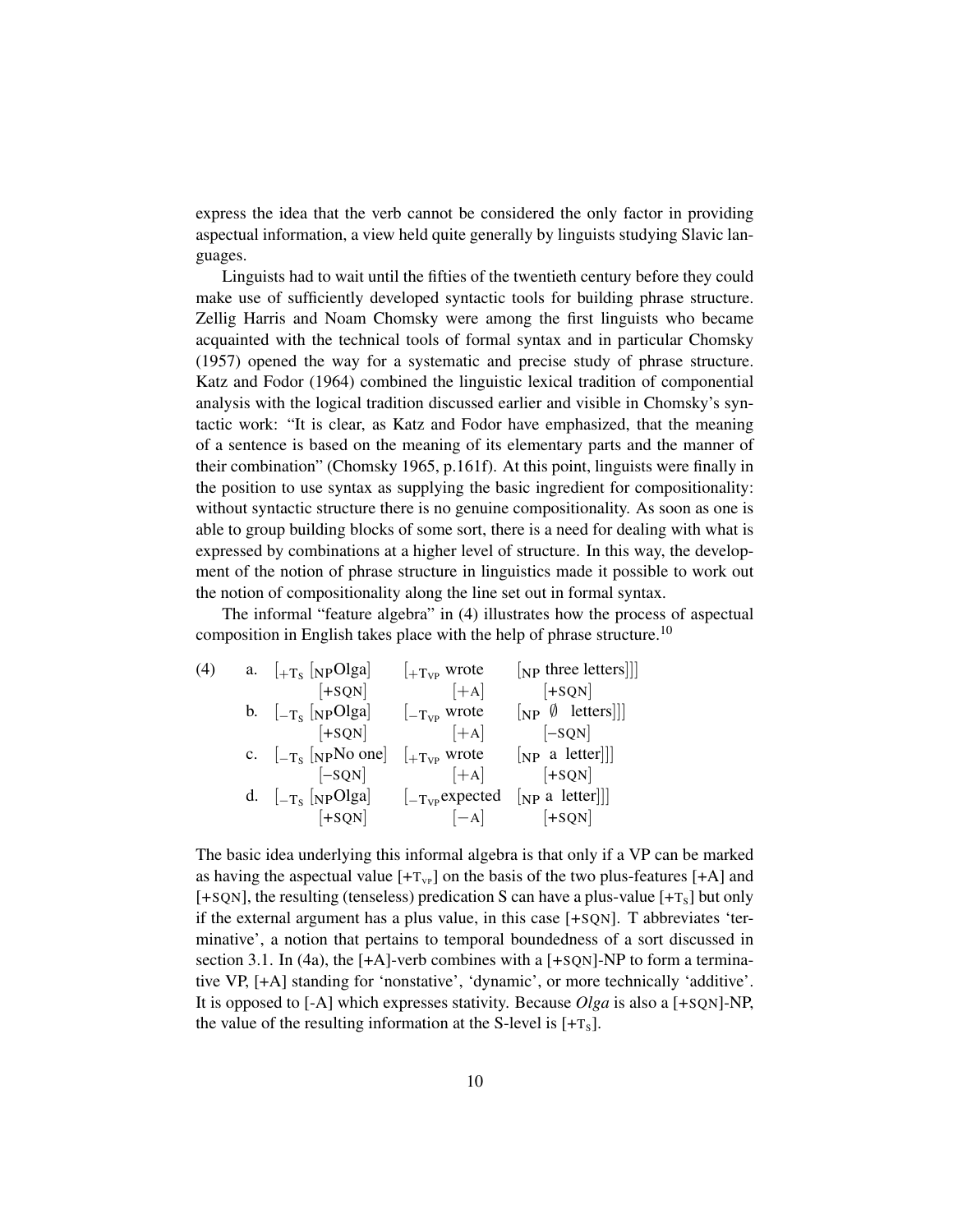The restriction on terminativity as requiring only plus-values is called the Plus-Principle. It implies that terminativity (boundedness, telicity) is a marked aspectual compositional property of a sentence. In  $(4b) - (4d)$  there are "leaks" (minus values), so the resulting value at the top is  $[-T<sub>s</sub>]$ . Note that the durativity in (4c) is due to its external argument: *nobody* is a [–SQN]-NP, so the resulting information at the S-level is  $[-T<sub>s</sub>]$ . In the other two durative cases, the VP already makes it impossible to obtain  $[+T<sub>S</sub>]$  at the top. In (4d), the aspectual leak is caused by the stative nature of the verb. In all cases the procedure is strictly compositional.

The formal semantic machinery underlying the notation in (4) is not generative. Chomsky's ban on interpretation as an obvious part of the linguistic toolkit governed and bound generative grammarians from the late sixties practically until the minimalist period began to emerge in the nineties. One could either become an autonomous syntactician and do away with semantics (compositionality included), find a new framework or simply extend the generative framework in the same sense in which renegade Catholics still call themselves Christian after having left the mother church. This is another way of saying that the study of aspect in those years was only possible outside the generative syntactic mainstream. For those who were attracted by the formal approach of the Frege/Russell-tradition, the extension to Montague's framework offered itself as a reasonable option. The model-theoretic approach became popular with linguists who had been working in generative grammar but who had not found sufficient semantic tools in that framework in the seventies. In this way, compositionality turned out to be a natural ingredient of formal semantic approaches (cf. Partee 1987, 2007).

#### 3.1. Sharing the Same Aspectual Tests

The claim of universal grammar put forward by generative grammarians and implicitly inherent to montagovian semantics did not hit fertile ground in the domain of Slavic linguistics. Historically, aspect had been considered as typical of Slavic languages making them unique and so the burden of the proof is mostly put in the hands of those who claim that Slavic aspect is on a par with, say, Germanic aspect. It will be argued in the remainder of the present section that the principle of compositionality in the sense employed so far turns out to be a proper tool for the study of Slavic aspect. If the Russian translation of the English sentence (4a) *Olga wrote three letters* has properties that lead to an aspectual value similar to the marked value  $[+T<sub>S</sub>]$  of the English sentence and if translation of the other three sentences in (4) cannot be marked  $[+T<sub>s</sub>]$ , then there are reasons to assume that the same semantic machinery might determine the interpretation of complex phrase structure. The common ground is that semantically predication in Russian and other Slavic languages at the sentential level is to be understood in the same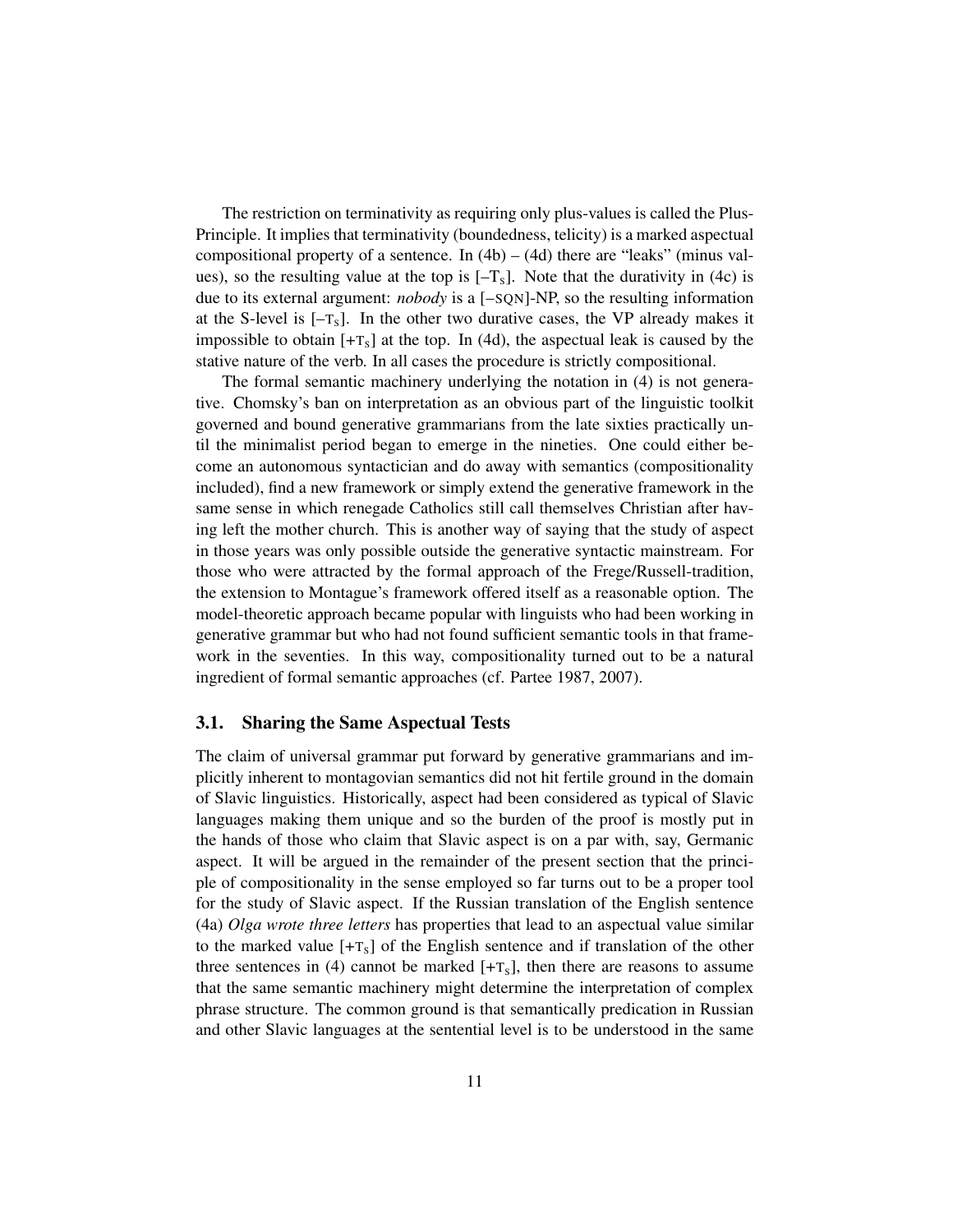way as predication in Germanic and Romance languages. That is, a predication is taken as consisting of a predicate (generally expressed by a Verb) and its arguments (generally expressed by Noun Phrases). It is difficult to see why this should not work out properly for Slavic languages.

Sentence (5a) expresses that Olga wrote a specified quantity of letters in the sense that the NP *three letters* pertains to something discrete due to the quantificational information contributed by the determiner.

- a. Olga wrote three letters. (5)
	- b. Olga wrote letters.

Sentence (5b) does not contain any determiner restriction on the quantity of letters and so the absence of quantificational information in the NP *letters* can be informally represented by the feature [–SQN], as in (4b). The nature of the difference between (5a) and (5b) can be shown to be temporal as illustrated by the sentences in (6).

- a. #The whole night/for hours Olga wrote three letters. (6)
	- b. The whole night/for hours Olga wrote letters.

Sentence (6a) is not well-formed. There is an incompatibility between the durational adverbial and the presence of [+SQN]-information in the internal argument of the verb. At best, (6a) expresses a sort of forced repetition excluding a singleevent interpretation, whereas (6b) with the bare plural complement of *write* is wellformed, presenting an eventuality in the past that took place continuously (for some time).

Now, strikingly parallel observations can be made with respect to Russian. The translations of the sentences in (5) are given in (7).

a. Ol'ga napisala tri pis'ma.  $\approx$  (5a) b. Ol'ga pisala pis'ma.  $\approx$  (5b) (7)

The translations of (6a) and (6b) are given in (8).

a. #Ves' vecher/chasami Ol'ga napisala tri pis'ma.  $\approx$  (6a) b. Ves' vecher/chasami Ol'ga pisala pis'ma.  $\approx$  (6b) (8)

The English (5a) and its Russian counterpart (7a) behave the same in their refusal to take durational adverbials. In (7a), the NP *tri pis'ma* expresses [+SQN]information, but it is obvious that the verb form in (7a) differs from the English verb form in (5a): English does not require a prefix in front of the verb in order to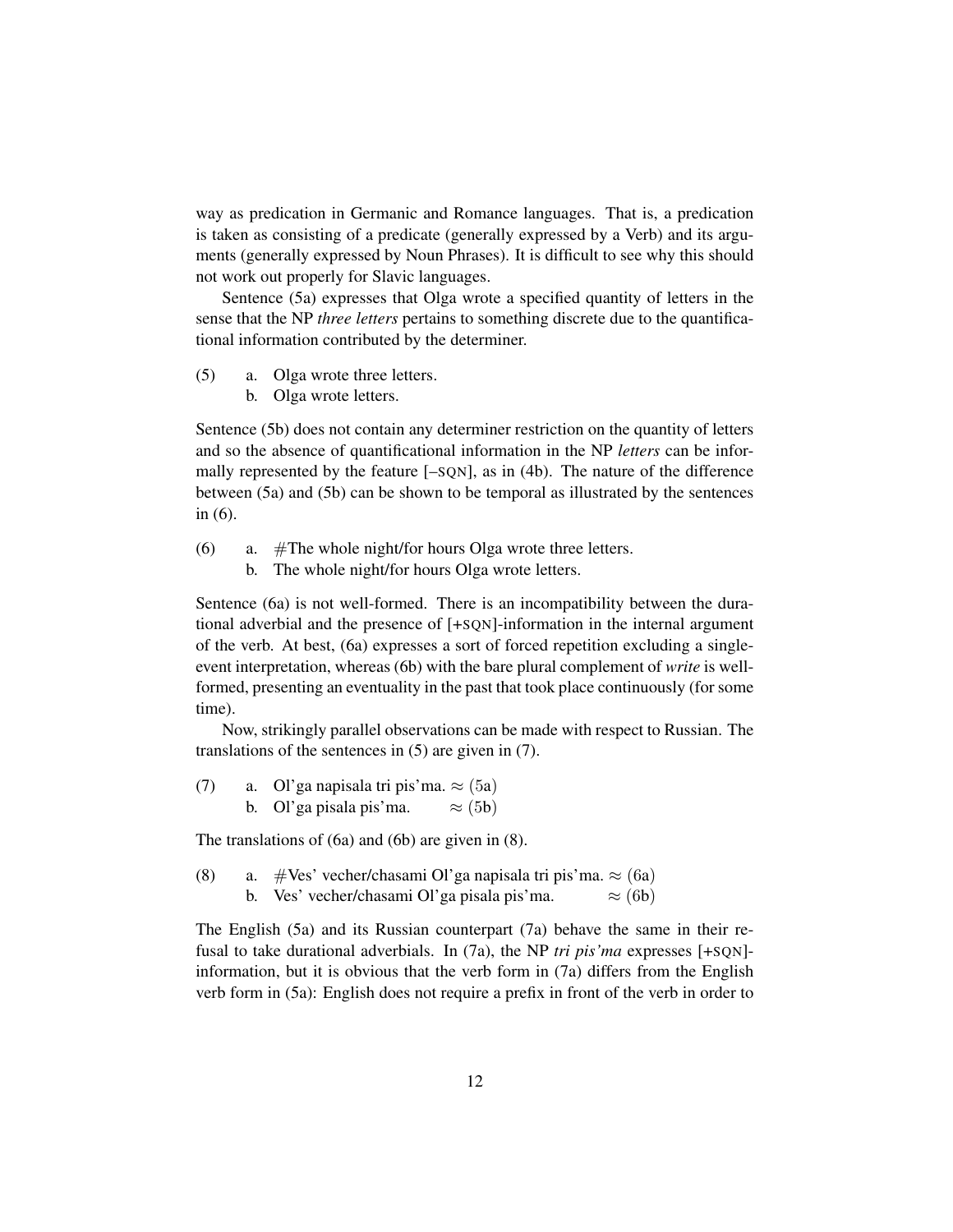secure the clash in  $(6a)$ .<sup>11</sup> Moreover, it is possible in Russian to have a sentence like (9a) that would not clash with a durational adverbial.

- a. Ol'ga pisala tri pis'ma. 'Olga was writing/wrote three letters.' (9)
	- b. Ves' vecher/chasami Ol'ga pisala tri pis'ma.

Sentence (9a) says that Olga was involved in the writing of three letters or engaged in doing so and (9b) shows that there is no problem with taking a durational adverbial. Obtaining the aspectual information in (5a) at the sentential level can be seen as compositional, there being no need for coercion or other forms of transfer rules.

#### 3.2. Following the Compositional Track in Russian

The generative goal of universal grammar as formulated in Chomsky (1965) implies that what can be expressed aspectually by a verb in Slavic languages, has its (near-)equivalent at the level of phrase structure in non-Slavic languages, as will be demonstrated in Figure 3. On the basis of this assumption, the compositional thesis says that *all* four sentences in (5) and in (7) should be dealt with in terms of the scheme in (4). It also means that the semantic clash in both (6a) and (8a) qualifies



*Figure 3.* Comparing English and Russian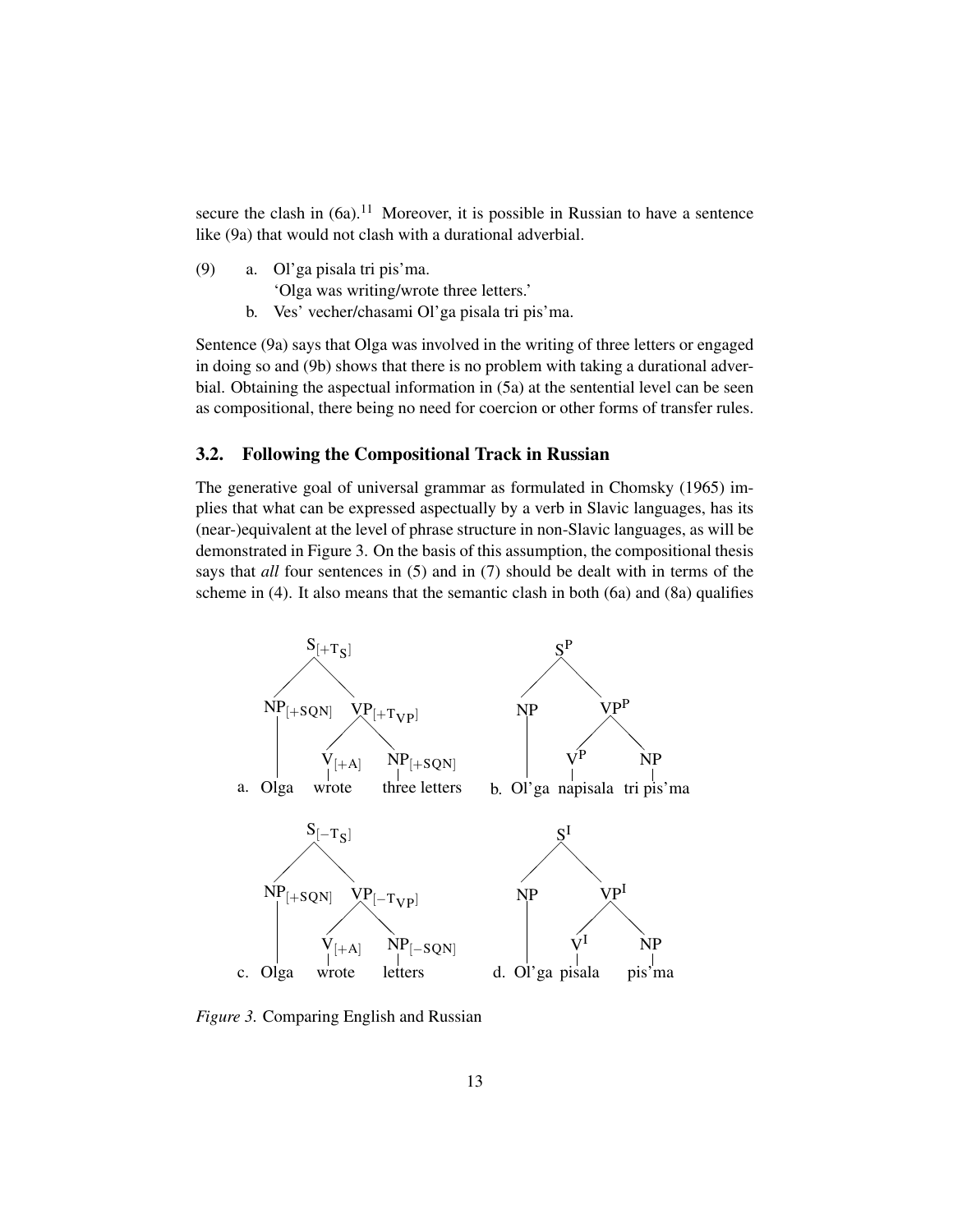itself, in principle, as a universal to be interpreted as a clash between discreteness and continuity. The left-hand side of Figure 3 illustrates this for (5a) and for (5b). In (5a), the [+SQN]-NP *three letters* contributes the restrictive [+SQN]-meaning to the formation of the aspectual meaning of the VP, abbreviated as  $[+T_{VP}]$ . Note that the VP in Figure 3a already expresses the incompatibility with a durational adverbial: *#to write three letters for an hour* is unwellformed in the sense discussed above for sentence (6a). The top of Figure 3a has a feature  $[+T<sub>S</sub>]$  due to the fact that the  $[+T_{VP}]$ -VP combines with the  $[+SQN]$ -NP *Olga*, thus pertaining to a discrete temporal entity.<sup>12</sup> The leading idea is that the quantificational information of the arguments of the verb plays a role (though differently) in the construction of the complex aspectual information which is 'collected' at the top of the tree. Plus-values contribute to discretizing temporal entities in the sense of temporal completion: they are discernible in the flow of time, so to speak.

A long tradition in Russian grammar amounts to the two pictures at the righthand side of Figure 3. At the verbal level it is customary to speak about the difference between *napisat* and *pisat* as a difference between two verbs rather than between two forms of the same verb. Each if them is then considered to make up an aspectually complete verbal lexeme and so the difference between (roughly) 'continuity' and 'completion' is essentially treated as a matter of the verb rather than phrase structure. The "aspectual completeness" of *napisat* in Figure 3c is sufficient for many grammarians to ignore both the internal argument and the external argument and to assume an aspectual meaning element P at the top of the predication having percolated from the bottom to the top of the tree and expressing some form of completion.

This way of dealing with phrase structure clearly runs counter to the idea of compositionality. There are two possible alternatives: (a) to accept that Russian (and other Slavic languages) have a unique position and to maintain the right-hand side of Figure 3; or (b) to use the principle of compositionality and see how far one gets by applying it. In the remaining part of the present chapter the latter option will be taken in order to show that this turns out to be a profitable way of analyzing complex phenomena.

In spite of the existence of a small group of verbs without an aspectual prefix, the perfective *napisat* can be seen as being built up from the verb stem *-pisat* and a perfectivizing prefix *na-*. Yet, one cannot deny that there is a clear difference between the dynamicity of the English verb in Figure 3a, marked here as the feature [+A], and the perfectivity of its Russian counterpart in Figure 3b, an obvious reason being that both the imperfective *pisat* and the perfective *napisat* are [+A]. But the question is how apparent a clear difference may be. The principle of compositionality is compatible with a situation in which a difference between the verbs at the bottom of Figure 3a and 3b is "corrected" at higher levels of phrase structure.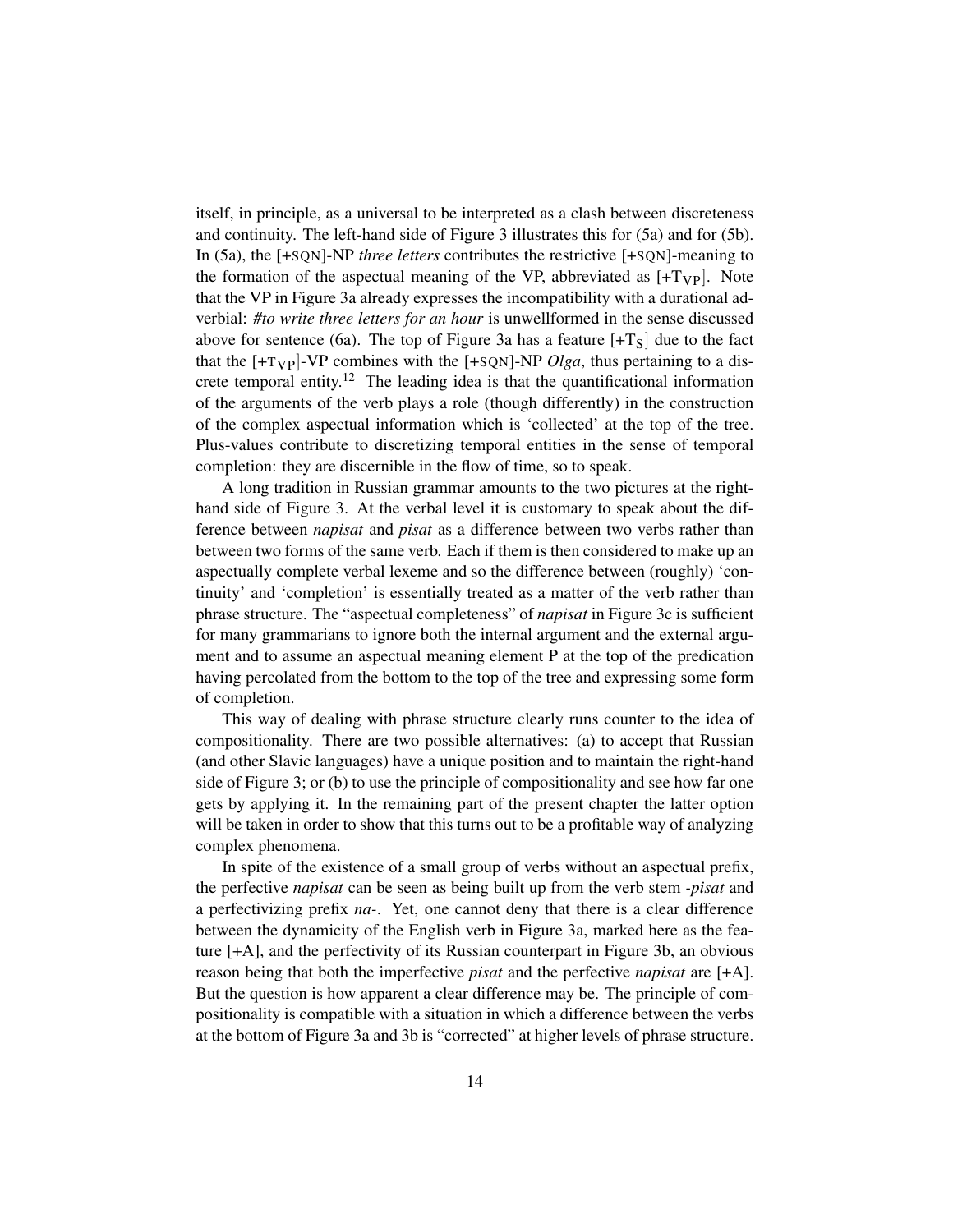The basic observation to begin with is that the lexical definition of a verb is in general not immediately applicable to a domain of interpretation. In a sentence like (5a) *Olga wrote three letters*, one cannot pick out the verb *write* and interpret it apart from *Olga* and *three letters*. Being a (two-place) predicate and not a predication itself the verb *write* provides a sort of scheme with variable spots in it that have to be filled in at higher levels of phrase structure, along the lines sketched in Figure 3a. The top S in this diagram is the lowest one in Figure 2, which means that the final interpretation of temporal and aspectual information of (5a) is settled at the top S' in Figure 2.<sup>13</sup> If one says that the verb *napisat* expresses completion, one is obliged to put the question: at what level of interpretation is it possible to express this specific sort of completion? In other words, isn't it simply a matter of being terminologically imprecise if one says that a verb expresses completion? What does completion mean at the level of interpretation of a verb? And what does it mean at the top of a phrase? These questions have hardly received any careful attention in the literature based on Vendler's quadripartition.

Anyhow, if one characterizes the verb *napisat* as expressing completion, there is no way of making this concrete other than by formulating conditions on its arguments. In Figure 3a, the verb phrase *to write three letters* as a semantic unit receives the feature  $[+T_VP]$  due to the combination of a  $[+A]$ -verb and a  $[+SQN]$ -Noun. Its Russian counterpart *napisat tri pis'ma* in Figure 3b consists of three elements that play an aspectual role in obtaining [+TVP]: (i) the verb stem *-pisat* contributes the [+A]-feature; (ii) the Noun Phrase *tri pis'ma* contributes [+SQN] due to the presence of the determiner *tri* (three); and (iii) the prefix *na*- imposes a [+SQN]-interpretation on the internal argument NP as part of the VP-interpretation.

In this analysis, the prefix *na-* seems to play a redundant role but this is not the case in verb phrases like *napisat pis'ma*, where the NP *pis'ma* is in itself indeterminate with respect to [+SQN] or [–SQN] and where *na*- clearly has the function of requiring that the NP be interpreted as [+SQN]. The sentence *Ol'ga napisala pis'ma* is to be translated as *Olga wrote the letters* where *the letters* pertains to a specified quantity of letters identified already in earlier discourse. In other words and simplified:  $na + pis'ma \approx$  [<sub>[+SQN]</sub> letters] and  $na + tri\,pis'ma \approx$  [<sub>[+SQN]</sub> three *letters*].

One step higher the role of the external argument turns out to be crucial for determining whether the  $[+T_{VP}]$ -information may be part of the sense of completion expressed as  $[+T<sub>S</sub>]$ . It is imperative for a  $[+T<sub>S</sub>]$ -sentence to have a  $[+SQN]$ -NP as external argument both in the English sentence *Olga wrote three letters* and in its Russian translation *Ol'ga napisala tri pis'ma*. In the English sentence *Nobody wrote three letters* the resulting aspectual interpretation is one in which no completion is expressed: the sentence is durative. This is due to the [–SQN]-"leak" caused by the presence of *nobody*. The same applies *mutatis mutandis* to Russian: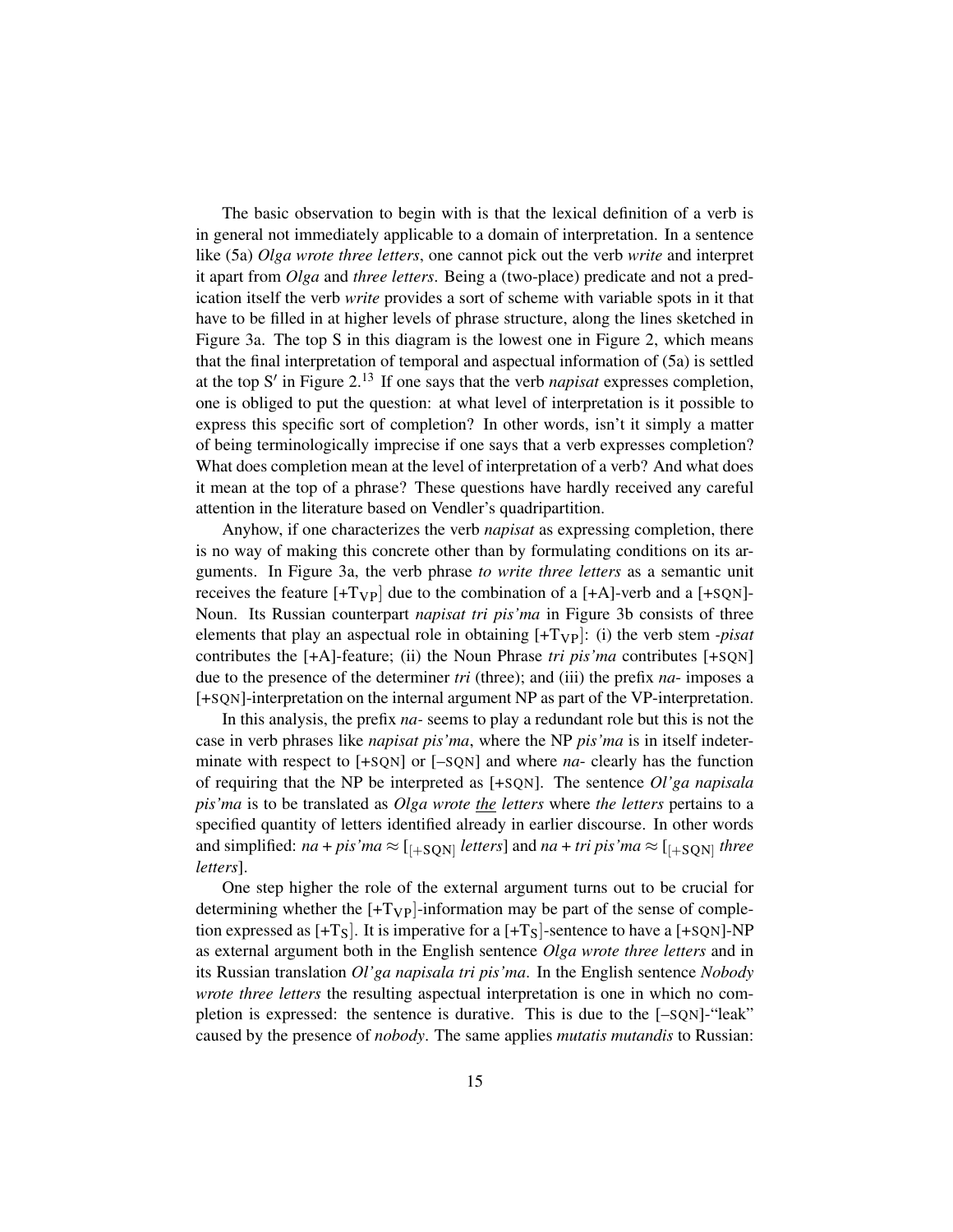a sentence like *Nikto ne pisal tri pis'ma* ('Noboby wrote three letters') is  $[-T<sub>S</sub>]$  as well due to the presence of *nikto* (nobody), the difference with English being that in Russian the prefix  $na$ - is not allowed in this negative context.<sup>14</sup> Note that the VP *pisat tri pis'ma* contains [+A]- and [+SQN]-information neutralized by the negative elements *nikto* and *ne*, analogous to the neutralizing effect of *not* in English.

In spite of the similarity in the behavior of the English and Russian sentences demonstrated here, the question must be pursued whether or not the compositional label  $[+T]$  may replace the perfective label P at the sentential level.<sup>15</sup> There are two ways in which a translation between Russian and English may reveal a difference between P and  $[+T]$  (or between I and  $[-T]$ ):

- a. Russian sentences with a  $V<sup>I</sup>$ -verb may have a [+T]-interpretation. This will be called *terminative imperfectivity*.
- b. Russian sentences with a  $V^{\text{P}}$ -verb may have a [-T]-interpretation. This will be called *durative perfectivity*.

These are the two logical possibilities but due to the fact that in general Russian verbs form an aspectual pair  $(V^{I}/V^{P})$ , the difference between a and b made here turns out to be somewhat diffuse.

#### 3.2.1. Terminative Imperfectivity

In general it is not easy to find counterexamples against the identification of P and [+T], if one only takes into account the use of the Imperfective aspect as expressing the counterpart of the English Progressive Form and as expressing habituality. So in the case of terminative imperfectivity one has to look for cases in which the predication pertains to episodic sentences containing imperfective verbs which occur in predications that translate as [+T]-predications. Borik (2006) discusses exactly this type of sentence, which seems to run counter to the claim of full identity, such as (10a).

- a. Petja uže peresekal<sup>I</sup> etot kanal v ponedel'nik i vo vtornik. (10)
	- b. Peter already crossed-Imp this canal on Monday and on Tuesday.
	- c. Petja uže peresjok<sup>P</sup> etot kanal v ponedel'nik i vo vtornik.

In spite of the imperfective aspect in *peresekal* ('crossed') (10a) may express two separate events of crossing the canal, one on Monday and the other on Tuesday, as the corresponding English [+T]-sentence in (10b) does.

The test used by Borik was proposed in Verkuyl (1972) for Dutch and English. The basic observation underlying it is that there is a difference between *on Monday and on Tuesday* and *on Monday and Tuesday*, as visible in (11). In (11a), it is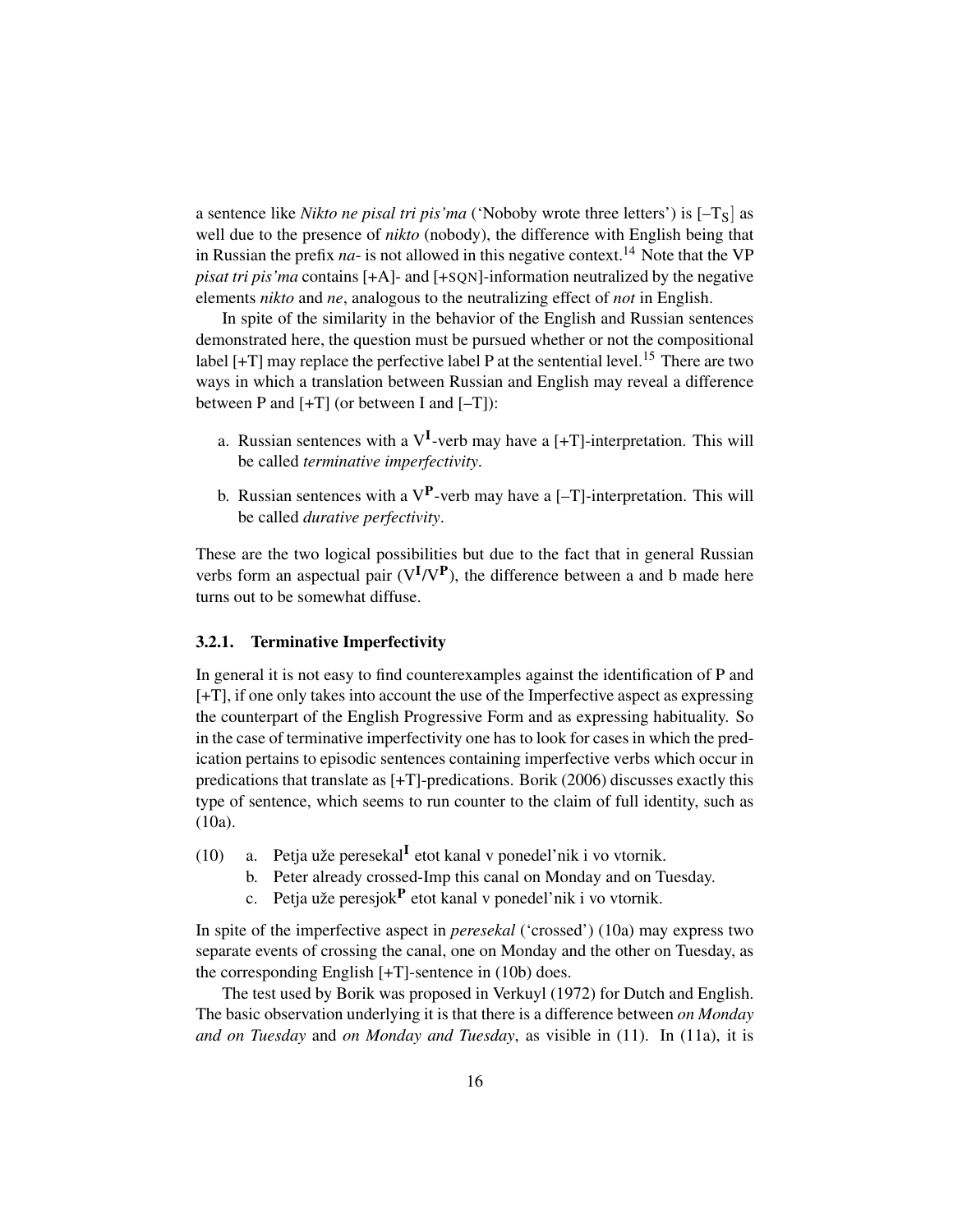necessary for them to have had two trips to Paris, one on Monday and the other on Tuesday; in (11b), it may have taken two days before they were in Paris.

- a. They drove to Paris on Monday and on Tuesday (11)
	- b. They drove to Paris on Monday and Tuesday.

Now, suppose that one leaves off *to Paris* obtaining the [–T]-predication *They drove*. In that case, (11a) strongly suggests two different trips, one on Monday and the other on Tuesday. In the case of (11b), however, it is as strongly suggested that they drove on continuously as part of one trip.Returning to the sentences in (10), there are differences between (10a) and (10c): (10c) requires two crossings, one on Monday and one on Tuesday, where (10a) does not do so. In other words, Russian and English behave exactly the same: sentence (12) may be interpreted as pertaining to one crossing.

Petja uže peresekal<sup>I</sup> etot kanal v ponedel'nik i vtornik. 'Peter already crossed this canal on Monday and Tuesday.' (12)

What remains is to explain why both Russian and English allow  $[+T]$ -interpretations to be determined by temporal adverbials. A plausible explanation is that the temporal adverbials under discussion here, identify a complete domain in which the eventuality is to be properly included. In terms of the binary tense system of section 2:  $k \prec j$ , where j is identified as the unified domain MondayTuesday, taken as the sum of Monday and Tuesday. Recall that  $j$  is to be considered the present of the eventuality marked by k. In  $(12)$  this means that the crossing of the canal is part of the MondayTuesday-domain not providing information about the termination of the crossing.

This is not the first place where the conclusion has to be drawn that the contribution of temporal adverbials is essential in helping to complete a compositional analysis. Rosetta (1994) needed the contribution of temporal adverbials to achieve compositional translation. It does not seem to make sense to reject compositionality if the sentential structure lacks information that turns out to be essential for a proper interpretation. In other words, one can only see the use of *peresekal*<sup>I</sup> in (12) as a counterexample to the claim that  $[P] = [+T]$  if one can argue successfully that the presence of the temporal adverbial does not play a role in the choice between perfective or imperfective aspect.

#### 3.2.2. Durative Perfectivity

There is another empirical reason for Borik to detach the opposition between a [+T]- or [–T]-predication from the opposition between Perfective and Imperfective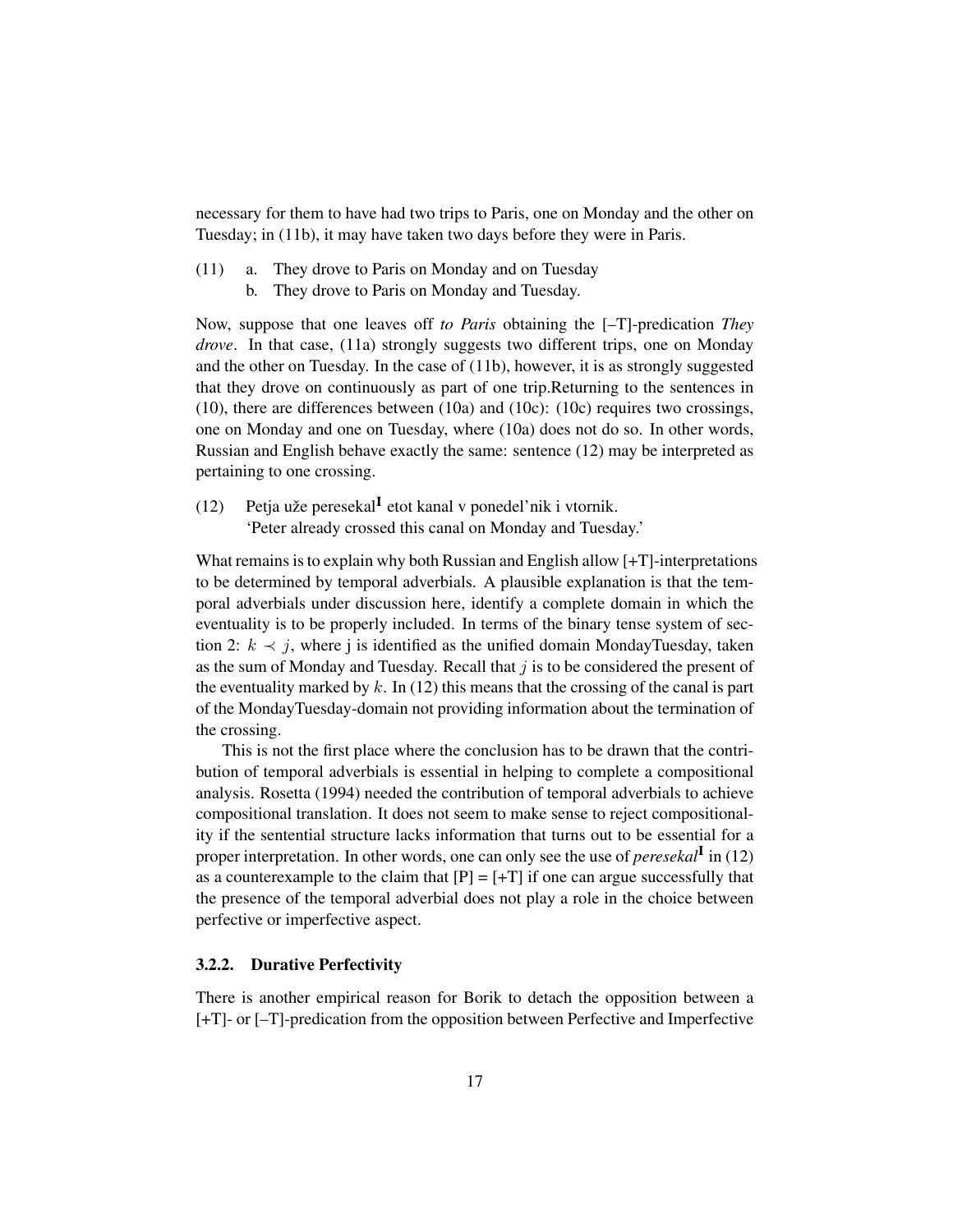aspect. In (13a) the verb *prosidel* is perfective in spite of the [–T]-predication 'Peter be in prison'.<sup>16</sup>

- a. Petja prosidel $P$  v tjur'me do starosti. 'Peter was in prison till old age/until he was old.' (13)
	- b. Petja sidel<sup>I</sup> v tjur'me do starosti. 'Peter was in prison till old age/until he was old.'

Borik (2006, p.196) argues that for (13a) there is no implication "as to whether Peter is still alive or died 10 years ago". She also points out that for (13a) to be successful it is essential that Petja be in prison at the moment at which he can be considered old. The difference between (13a) and (13b) shows up only in discourse, because (13a) and not (13b) would contribute to establishing a sequence due to the difference in perspective. Again, the presence of the subordinate adverbial (clause) *do starosti* ('till old age') is necessary to enforce the use of the Perfective prefix *pro-* in (13a): it brings in the requirement of completion of the period characterized by the [–T]-predication. But this completion has nothing to do with the nature of this predication: it is brought about by the temporal adverbial and this explains the difference between (13a) and (13b) in discourse.

#### 3.2.3. Combining Tense and Aspect Compositionally

One way of compromising between the two positions  $[+T] = P$  and  $[+T] \neq P$  is to see that in Germanic languages the [+T]-information enters via the bottom S in the tense structure sketched in Figure 2. On the assumption that tense is basically a means to contribute to the organization of discourse, it can be argued that in Dutch (and English) the PERF-operator plays a role in providing the perspective which in Russian is given by a perfectivizing prefix (or its covert equivalent) because there is no tense form available for expressing completion. Due to the poverty of the Russian tense system the perfectivizing prefix seems to have a double duty: (a) to be part of the compositional machinery providing predicational [+T]-information; and (b) to take the role of what in Germanic languages is expressed by PERF. In short,  $P = [+T] + X$ , where X stands for factors that in Germanic languages are contributed by tense, in particular PERF.

This line of thought retains compositionality in the aspectual domain as far as the construal of [+T] is concerned, but it would also profit from compositionality in the binary tense system discussed in section 2. So, the key to a solution of determining how much [+T]-information is contained in P-information is possibly to go back to the sentences (2) and (3) at the end of section 2 and focus on the contribution of the information expressed by  $k \preceq j$  and by  $k \prec j$ . <sup>17</sup> Recall that j is considered as the present of the eventuality. In Dutch and English the difference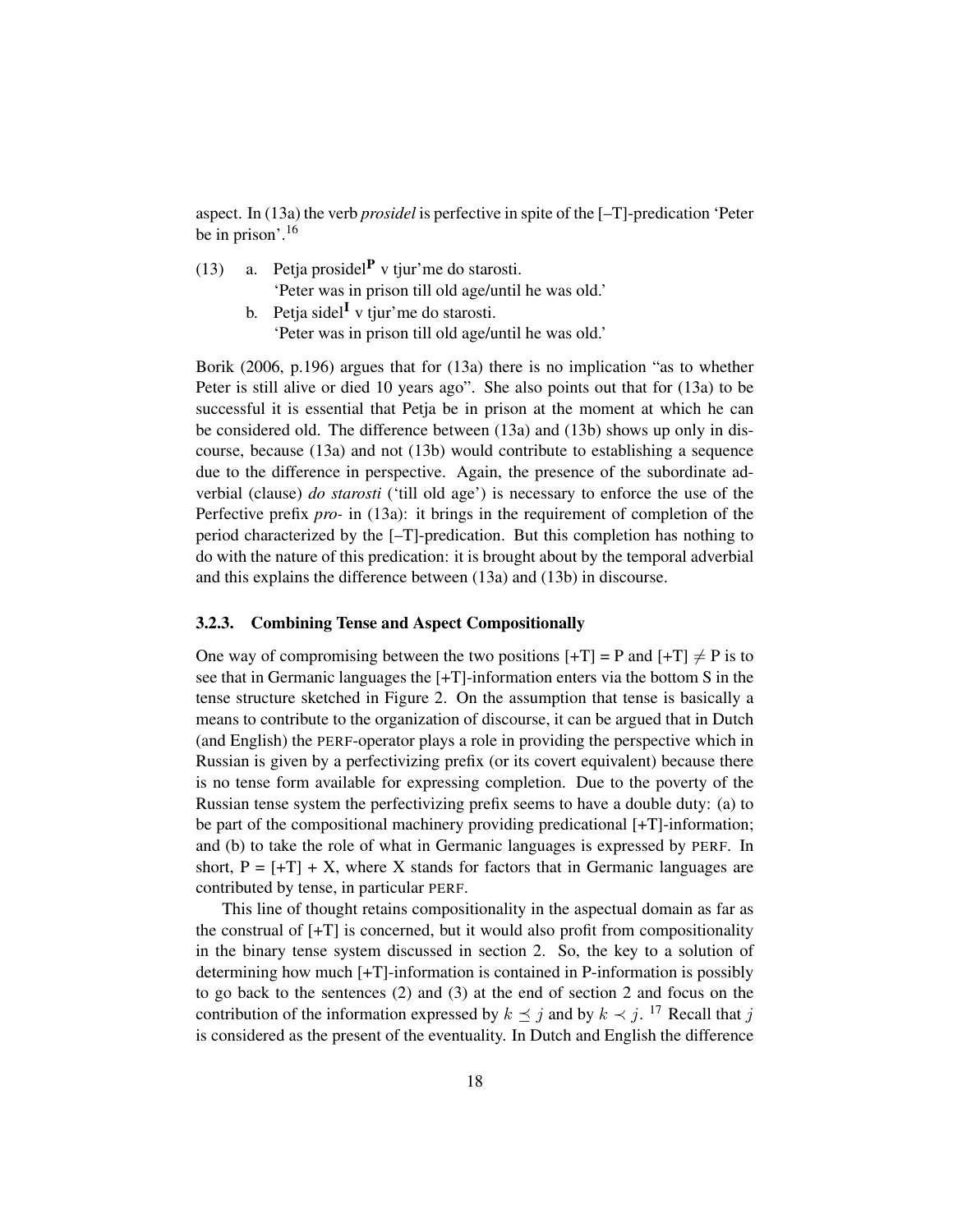between the tense operators IMP and PERF is expressed by  $k \preceq j$  and by  $k \prec j$ respectively, but in such a way that the aspectual nature of the eventuality index  $k$  is independent from  $j$ : the present of an eventuality is not interested in the eventuality itself, so to speak.

Now, there is an interesting problem connected to the difference between the two Dutch sentences in (14).

- a. Olga heeft de brief geschreven. 'Olga has written the letter.' (14)
	- $a.'$  $\ldots$  [Write(k)(b)(m)  $\wedge$  k  $\prec$  j  $\wedge$  j  $\simeq$  i  $\wedge$  i  $\circ$  n]
	- b. Olga heeft geschreven. 'Olga has written.'
	- b.' ...  $[Write(k)(m) \wedge k \prec j \wedge j \simeq i \wedge i \circ n]$

In (14a) the predication itself is [+T] and the Present Perfect requires  $k \prec j$ , as sketched in Figure 4a. But it also does in the case of the [–T]-predication in (14b),



*Figure 4.* The Perfect in [+T]- and [-T]-predications

as sketched in Figure 4b, where the continuity of  $k$  is blocked by the right-hand boundary: there is no way out. In both cases the eventuality index  $k$  is to be properly included in spite of the predicational differences.

It is possible to analyze the cases discussed in (13) in terms of the difference between (13a) and (13b). In the latter case, the boundary cannot be provided by the predication *Petja sidel v tjur'me* because the verb *sidel* is imperfective. It is necessary to have a temporal adverbial such as *do starosti* ('till old age') identifying the present of the eventuality  $j$  as having its right-hand boundary at the beginning of Petja's old age. Temporal adverbials are arguably modifiers of  $j$  and this means that a perfective boundary can be put around the [–T]-predication analogously to what happens in the Dutch sentence (14b) by means of the use of PERF. In this way, compositionality can be seen as a regular feature of Russian predication by taking into account the different levels of phrase structure, as in non-Slavic languages.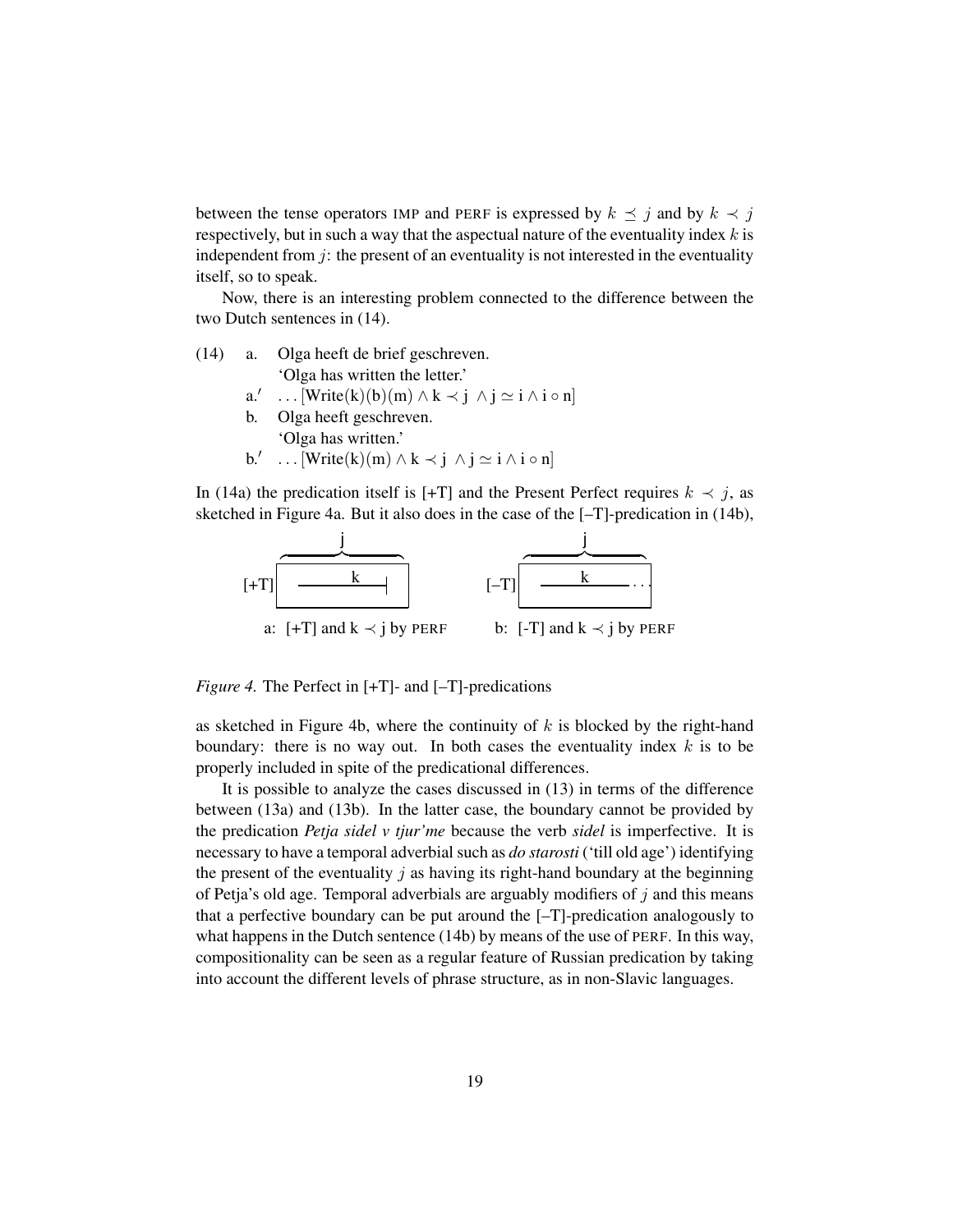#### 3.2.4. Problems at the Bottom: How Much Lexical Information?

That different factors may play a role in the analysis of the difference between [+T] and P is also demonstrated by sentences like (15) in Comrie (1976, p.19).

On dolgo ugovarival<sup>I</sup>menja, no ne ugovoril.<sup>P</sup> lit: For a long time he persuaded me, but he didn't persuade me. 'He spent a long time trying to persuade me, but he didn't actually persuade me.'  $(15)$ 

As shown in Tenny (1987) the Plus-Principle of the feature algebra in (4)—the requirement that a plus-value at the top can only be obtained if all relevant features are plus—meets some difficulties at the bottom. A sentence like *Olga painted the door* may pertain to something going on indefinitely as shown by *Olga painted the door for hours* but this is not the case for #*Olga painted the door green for hours*. It is as if in *Olga painted the door* the verb *paint* is too weak to be [+A], *the door* and *Olga* both being [+SQN]. *To push the cart* may mean that 'to give one or more pushes to the cart so that the cart moves' but it can also mean 'to exert force to' in cases where the cart does not move. Chapter 14 of Verkuyl (1993) explained these cases by assuming that the internal argument of these verbs is thematically not a direct object but rather an indirect object, so that the verb needs particles as *green*, *away*, *out of*, etc. in order for the verb to reach the [+A]-status.

Note, however, that the last sentence of the preceding paragraph reveals the essence of the problem quite well: it is correct to say that a chapter 14 explains this case but one cannot say (16a).

- a. <sup>∗</sup> ?Chapter 14 explained this case for an hour. (16)
	- b. #Olga explained this case for an hour.

The unwellformedness of (16a) is quite different from the one connected with the forced repetition in (16b). Sentence (16a) does not allow a durational adverbial because the external argument of the verb is [–Animate] and that leads to a nonsensical interpretation. Only if one thinks about chapter 14 as having been copied on a CD and being read aloud, for example, can one treat (16a) and (16b) alike as expressing that this case was repeatedly and mechanically explained over and over again to an audience. Yet, even then it should be clear that the [–Animate] status of the external argument of *explain* deprives this verb of its [+A]-feature: it is no longer a verb expressing nonstativity in the sense of going through a process terminated by the internal argument.

The assumption about the thematic nature of the internal argument discussed earlier is thus broadened by assuming that the opposition between  $[+A]$  and  $[-]$ A] should not be taken as purely lexical: verbs like *explain*, *persuade*, *convince*,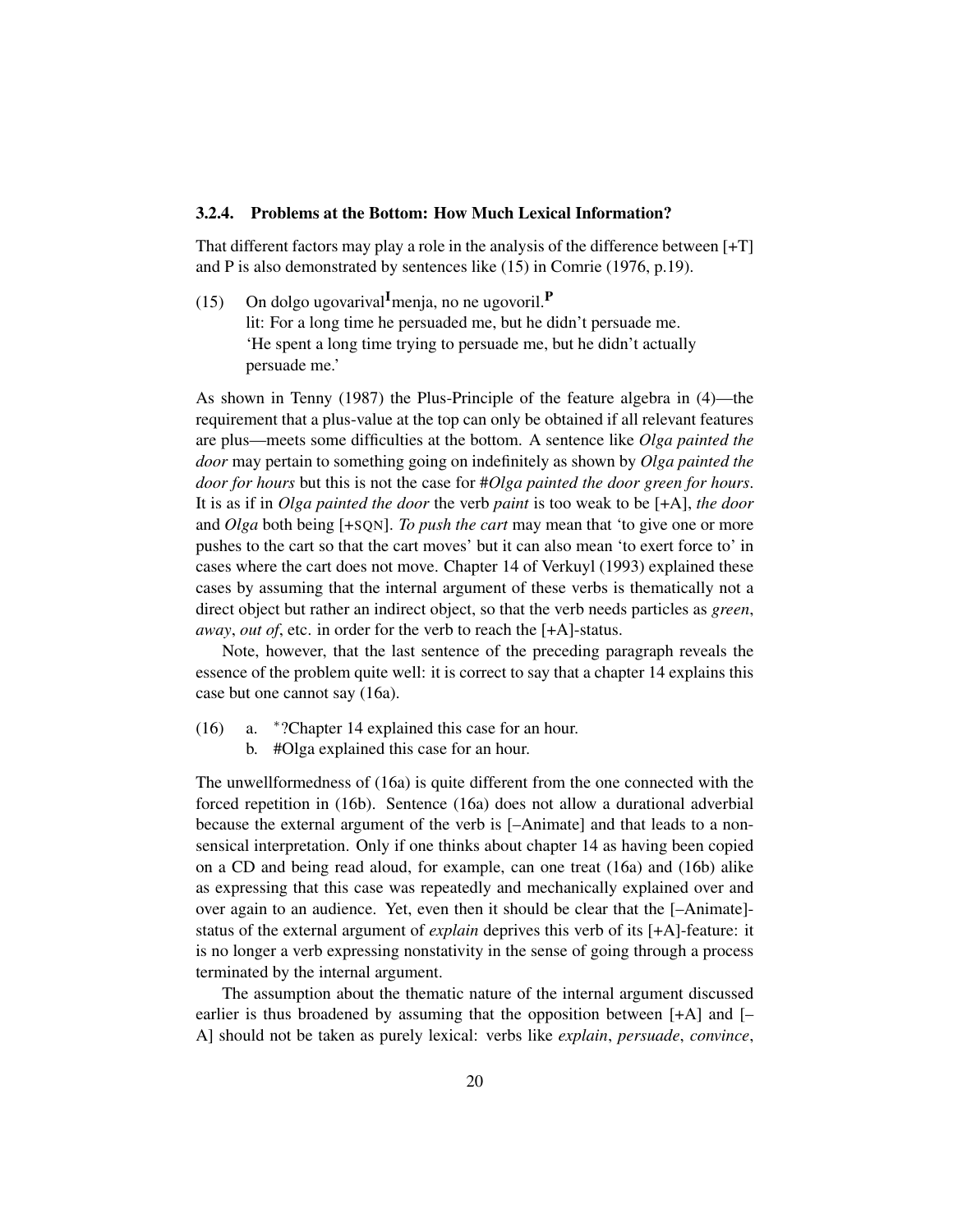*run* (in *These lines run parallel*) have to "wait" till the external argument before they may be taken as fully [+A]. What is generally called meaning extension of a verb concerns its arguments. As discussed above in the case of *explain*, a nonanimate external argument need not use temporal structure because it need not display the sort of nonstative progress in time accounted for by [+A], so that the value of A is minus or underdetermined (e.g. in a situation in which Chapter 14 is read aloud). This holds for verbs like *convince*, *protect*, *remain*, etc., Russian counterparts of which are discussed in Comrie (1976), Timberlake (1985), Borik (2006) and Paducheva (2009), among others.

### 4. Conclusion

The present chapter has focussed on the role of the principle of compositionality as a fruitful guide in analyzing temporal phenomena. In section 2 on tense and compositionality it was shown that the structure of the Reichenbachian tense system makes it impossible to treat it compositionally. Even stronger: any serious attempt to improve on the ternary system such as an extension of the number of reference points suggests that a binary method of working is more fruitful.

Section 3 on aspect and compositionality argues that contrary to scholars underscoring the unique position of Slavic aspect, the compositionality principle opens the way to a different view. It makes it possible to formulate the equation  $P = [+T] + X$  where P can be argued to be compositionally formed as  $[+T]$  and where X is temporal information that Russian needs in order to compensate for its impoverished tense. The argument is straightforward: predicational composition is tenseless, which explains why [+T] is tenseless. The obvious differences between Slavic and non-Slavic languages can be explained maintaining compositionality as the basis for translational equivalence: in Germanic languages like English and Dutch the X comprises tense operators, in Russian the X-information is encapsulated in the predication itself and it has to be sorted out by sticking to predicational composition. In this way, it can be made clear that an aspectual perfectivizing prefix like *na*- contributes to the organization of discourse in a way comparable to what the tense element PERF does in Germanic languages. Thus the gap between scholars of Slavic languages on the one hand and scholars of Germanic and Romance languages can be made smaller by pointing out that the principle of compositionality can be seen as a fruitful way for analyzing complex temporal information on the basis of a common ground.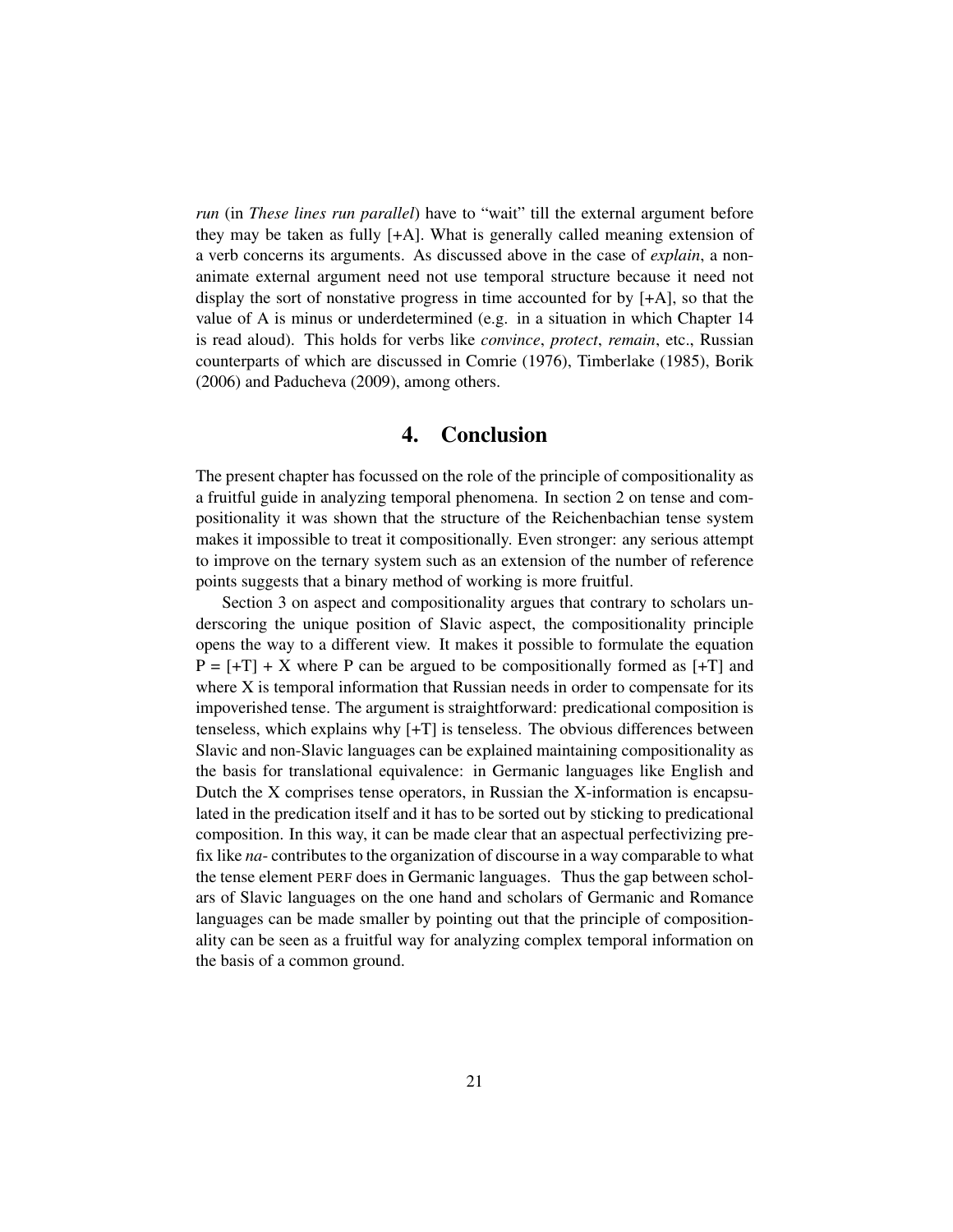## References

Borik, O. (2006). *Aspect and reference time* (Vol. 13). Oxford and New York: Oxford University Press.

Chomsky, N. (1957). *Syntactic structures*. The Hague: Mouton.

Chomsky, N. (1965). *Aspects of the theory of syntax*. Cambridge, MA: The M.I.T. Press.

Comrie, B. (1976). *Aspect*. Cambridge: Cambridge University Press.

- Dowty, D. (1979). *Word meaning and Montague grammar. The semantics of verbs and times in Generative Semantics and in Montague's PTQ* (Vol. 7). Dordrecht: D. Reidel Publishing Company.
- Flier, M. S. (1985). The scope of prefixal delimitation in Russian. In M. S. Flier & A. Timberlake (Eds.), *The scope of Slavic aspect* (Vol. 12, pp. 41–58). Columbus, Ohio: Slavica Publishers, Inc.

Jacobsohn, H. (1933). Aspektfragen. *Indogermanische Forschungen*, *51*, 292–318.

- Janssen, T. M. V. (1983). *Foundations and applications of Montague grammar*. Unpublished doctoral dissertation, Mathematisch Centrum, Amsterdam. (Chapter IX)
- Janssen, T. M. V. (1997). Compositionality. In J. van Benthem & A. ter Meulen (Eds.), *Handbook of logic and language* (pp. 417–473). Amsterdam and Cambridge (MA): Elsevier and The MIT Press. (with an appendix by Barbara H. Partee)
- Katz, J. J., & Fodor, J. A.(1964). The structure of a semantic theory. In J. A. Fodor & J. J. Katz (Eds.), *Readings in the philosophy of language* (pp. 479–518). Englewood Cliffs, NJ: Prentice-Hall.
- Kiefer, F. (2009). Types of temporal adverbials and the fine structure of events. In K. E. Kiss (Ed.), *Adverbs and adverbial adjuncts at the interfaces* (pp. 241–262). Berlin: Mouton de Gruyter.
- Mourelatos, A. P. (1978). Events, processes and states. *Linguistics and Philosophy*, *2*, 415–434.
- Paducheva, E. V. (2009). Telicity and incremental theme. *Russian Linguistics*, *33*, 109–119.
- Partee, B. H. (1987). Noun phrase interpretation and type-shifting principles. In J. Groenendijk, D. de Jongh, & M. Stokhof (Eds.), *Studies in discourse representation theory and the theory of generalized quantifiers* (Vol. 8, pp. 115–145). Dordrecht: Foris Publications.
- Partee, B. H. (2007). Compositionality and coercion in semantics: the dynamics of adjective meaning. In G. Bouma, I. Krämer, & J. Zwarts (Eds.), *Cognitive foundations of interpretation* (p. 145-161). Amsterdam: Royal Netherlands Academy of Arts and Sciences.
- Piñón, C. J. (1993). An ontology for event semantics. Unpublished doctoral dissertation, Stanford University.
- Poutsma, H. (1926). *A grammar of Late Modern English. ii. The parts of speech*. Groningen: Noordhoff.
- Prior, A. (1967). *Past, present and future*. Oxford: Oxford University Press.
- Reichenbach, H. (1947). *Elements of symbolic logic* (First Free Press Paperback Edition 1966 ed.). New York: The Macmillan Company.
- Rosetta, M. T. (1994). *Compositional translation* (No. 230). Dordrecht: Kluwer. ((M.T. Rosetta = {L. Appelo, T. Janssen, F. de Jong, J. Landsbergen (eds.)}))
- Rothstein, S. (2008). Telicity, atomicity and the Vendler classification of verbs. In S. Rothstein (Ed.), *Theoretical and crosslinguistic approaches to the semantics of aspect* (pp. 43–78). Amsterdam: John Benjamins.
- Schoorlemmer, M. (1995). *Participial passive and aspect in Russian*. Unpublished doctoral dissertation, Utrecht University, UiL OTS, Utrecht.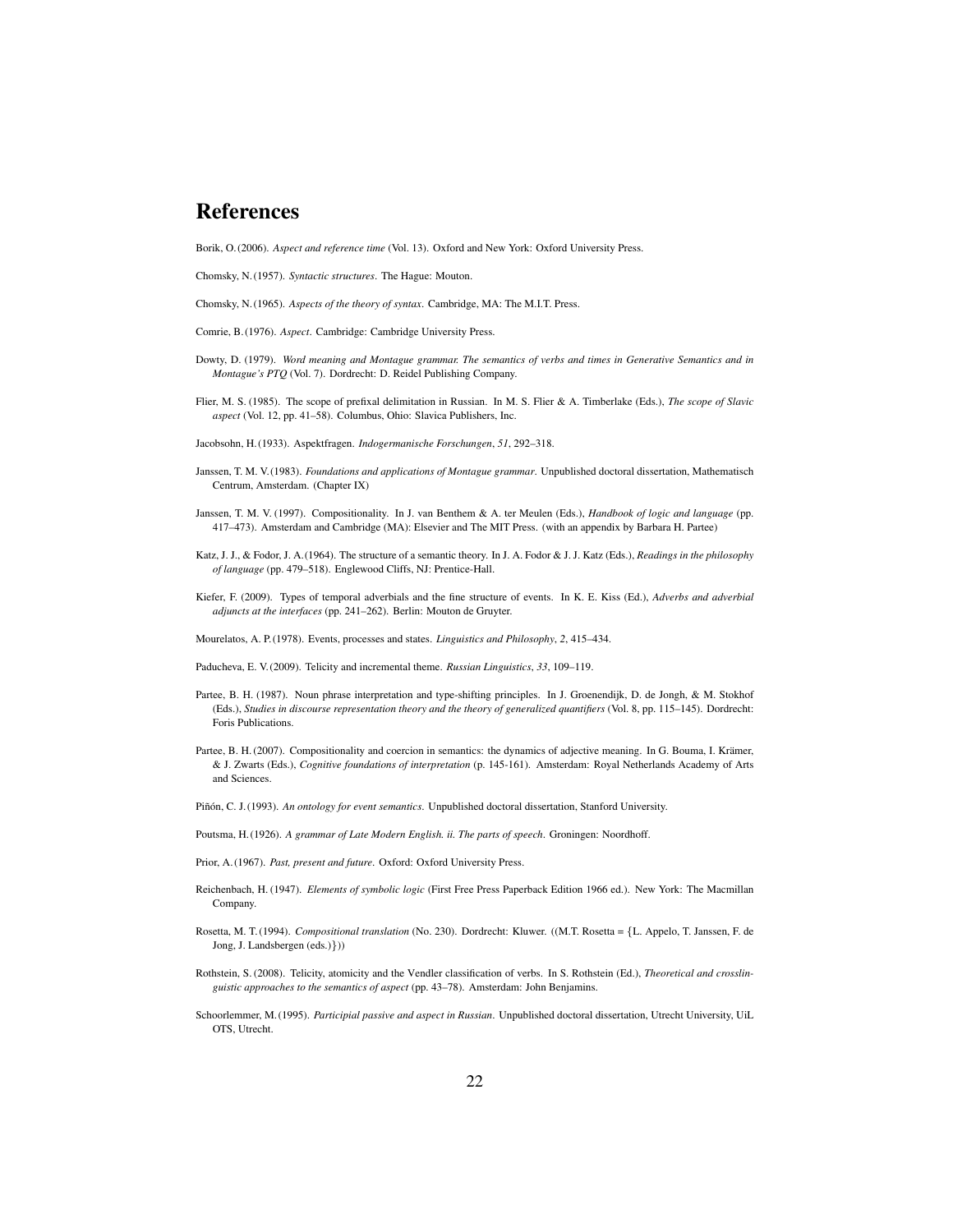Tenny, C. L. (1987). *Grammaticalizing aspect and affectedness*. Unpublished doctoral dissertation, MIT, Cambridge, MA.

Te Winkel, L. (1866). Over de wijzen en tijden der werkwoorden. *De Taalgids*, *8*, 66–75.

Timberlake, A. (1985). Reichenbach and Russian aspect. In M. S. Flier & A. Timberlake (Eds.), *The scope of Slavic aspect* (Vol. 12, pp. 153–168). Columbus, Ohio: Slavica Publishers, Inc.

Verkuyl, H. J. (1972). *On the compositional nature of the aspects* (Vol. 15). Dordrecht: D. Reidel Publishing Company.

Verkuyl, H. J. (1976). Interpretive rules and the description of the aspects. *Foundations of Language*, *14*, 471–503.

Verkuyl, H. J. (1993). *A theory of aspectuality. the interaction between temporal and atemporal structure* (Vol. 64). Cambridge: Cambridge University Press.

Verkuyl, H. J. (2008). *Binary tense* (Vol. 187). Stanford, CA: CSLI Publications.

## **Notes**

<sup>1</sup>I thank Theo Janssen for his careful and useful comments and Robert Binnick for his editorial comments on the pre-final version. I am very grateful to Olga Borik for her very patient and careful guidance through the subtleties of the Russian way of expressing aspectual information. I thank Ferenc Kiefer and István Kenesei for enabling me to present the present material during a course at the Hungarian Academy of Sciences. Finally, the many conversations about ontology and compositionality that I had with Remko Scha provided a very inspiring background.

 $2^2$ In general, Montague is as compositional in his treatment of tense as Prior (1967). Note, however, that Janssen (1983) in his analysis of Montague's PTQ-system comes close to a binary reformulation of the tense system. By extending Reichenbach's system, Rosetta (1994) develops a ternary tense system which makes it possible to translate compositionally.

<sup>3</sup>The symbol  $\rightarrow$  means: ' maps to'. In the case of **anterior** HAVE<sub>inf</sub> has E – R as its unique value. <sup>4</sup>Also by Reichenbach himself: "The use of the future tenses is sometimes combined with certain deviations from the original meaning of the tenses. In the sentence *Now I shall go* the simple future has the meaning  $S, R - E$ ; this follows from the principle of positional use of the reference point. However, in the sentence *I shall go tomorrow* the same principle compels us to interpret the future tense in the form S – R,E. The simple future, then is capable of two interpretations, and since there is no prevalent usage of the one or the other we cannot regard one interpretation as the correct one" (1966:295).

 $<sup>5</sup>$ And not only the Dutch tense forms: the oppositions apply to other languages as well, including</sup> English, in spite of differences between them, as discussed in detail in Verkuyl (2008), which also discusses languages with less (Chinese, Russian) and languages with more than eight tenses (French, Bulgarian, Georgian). In this work, Te Winkel's system has been not only described but it has also been formalized and extended. In order to express the flexibility of the notion of point in *point of reference*, the notion index will be used: the i-index is used in the first opposition, the j-index in the second and the eventuality index k in the third opposition, n denoting the point of speech.

 ${}^{6}$ The representation (1b) is to be taken as expressing that the tenseless predication is a set of indices  $\alpha$  at which the two-place predicate Write(0,b) is true—in (1b) written type-logically as Write (b)(o)— where b stands for *the letter* and o for *Olga*.

<sup>7</sup>In semantic cloth:  $[\text{walked}] = [\text{PAST}(\text{walk}_{\text{inf}})] = [\text{PAST}]([\text{walk}_{\text{inf}}])$ .

<sup>8</sup>Note that in this explication PAST(walk<sub>inf</sub>) = *walked* is short for a representation in which the external argument of the verb is included. Likewise  $HAVE_{inf}(walk_{inf}) = walked$  abbreviates an analysis in which room is available for the Past Participle.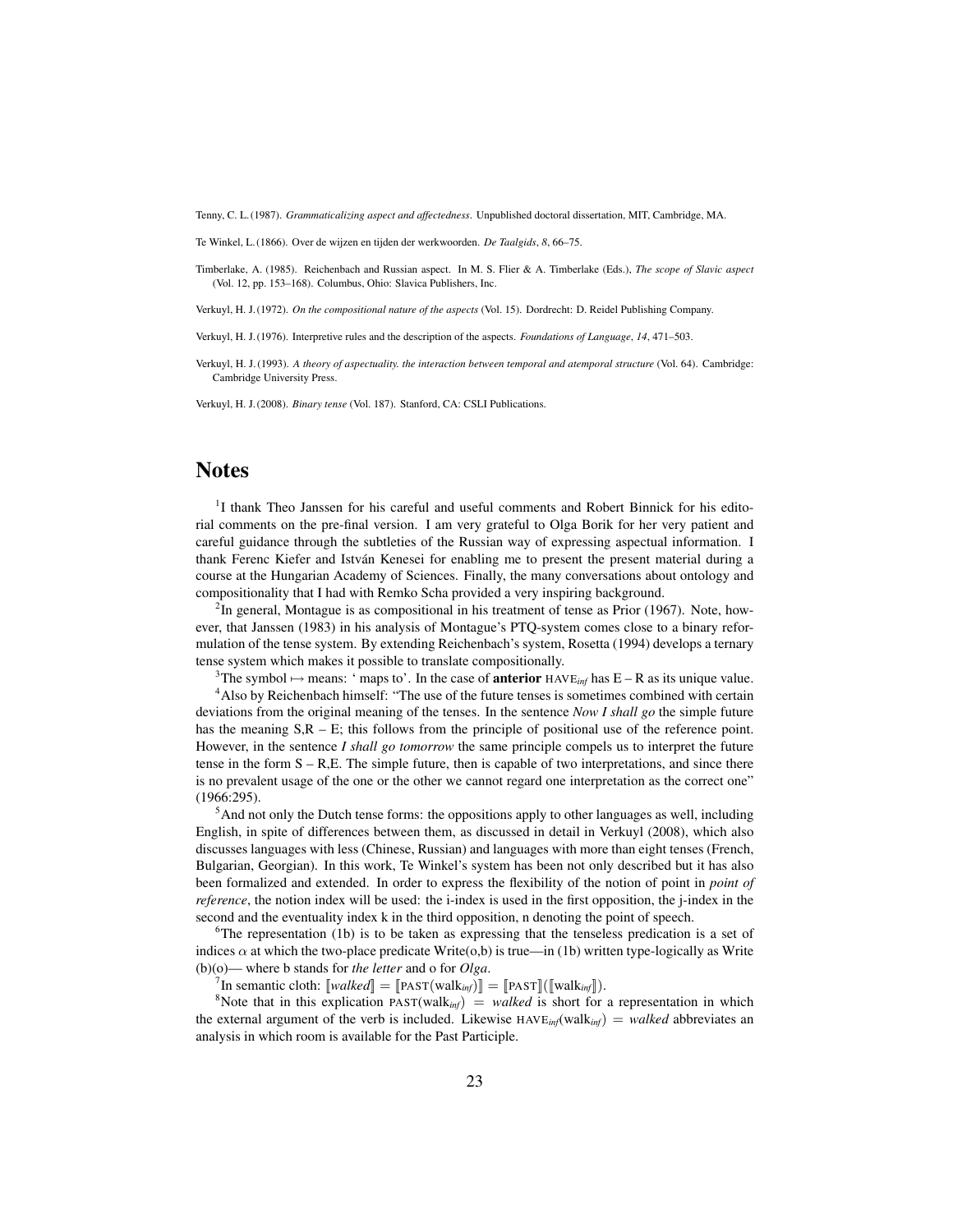<sup>9</sup>The existential quantifier  $\exists!$  uniquely identifies the index *i*. So, (2b) expresses that there is a uniquely identified index  $i$  (the present of the moment of speech  $n$ ) which synchronizes with the present j of the eventuality indexed k, which is taken to be the meaning of the symbol ' $\simeq$ '. The difference between (2b) and (3b) is that in (2b)  $k$  is a proper part of its (larger) present  $j$  (the symbol  $\leq$ ' is used to express that k precedes j in the way in which a set containing 3 members precedes a set containing 4 members), whereas in  $(3b)$  one is under-informed about whether or not k coincides completely with its present j. Note that the pastness of (3a) is due to  $4 < n$ . The Reichenbachian representations in (2c) and (3c) come close to those in (2b) and (3b) but they cannot be derived in a ternary system. They are added here in order to help understanding (2b) and (3b) in the current standard notation.

 $10$ Verkuyl (1972) used a generative-semantic notation for semantic atoms; Verkuyl (1976) reformulated this by using features. A feature notation does not meet the logical-semantic requirement of having an interpretation function relating sentences to domains of interpretation. The underlying formal semantics of the features under discussion as proposed in Verkuyl (1993, 1999, 2008) makes use of the so-called successor function accounting for temporal progress and quantificational information expressed by the determiner of NPs, which brings the successor function to a stop (terminativity) or not (durativity). An explanation in terms of features suffices here to shed light on the compositional process underlying aspect formation as governed by the Plus-principle.

<sup>11</sup>Dutch (and German) may add prefixes expressing finalization: *Olga schreef drie brieven af* (lit: Olga 'na'-wrote three letters), where *afschrijven* means 'write and finish it'.

 $12$ The picture is more complicated than sketched here. Recall that the feature algebra used here abbreviates a formal semantic machinery explained in detail in Verkuyl (1993,1999). Ambiguous sentences like *Three men lifted a table* and *Olga wrote three letters* (three on one occasion vs. one on three occasions) can be handled compositionally by the use of function composition.

<sup>13</sup>This objection also holds for those who adhere to Vendler-classes in spite of the many objections against his quadripartition: Dowty (1979), Piñón (1993), Rothstein (2008), Kiefer (2009) among many others. Vendler's classes are typically verb classes. As soon as one treats them as classes at higher levels of structure than the verb one has to take into account information coming from its arguments. But that means automatically that the quadripartition cannot be maintained and should be replaced by the phrase structural tripartition State-Process-Event proposed by Mourelatos (1978) because its members are compositionally formed: (4c) can be argued to express a state at the level of  $[-T<sub>s</sub>]$ , (4a) is about an event only at the level of predication (not earlier), so it is to be marked as [+TS], and (4b) may be considered to be about a process of writing letters containing a VP being marked as  $[-T_{VP}]$  but containing a  $[+A]$ -verb. Note that the negation of (4b) is to be considered as State. In fact, it is impossible to have both compositionality and Vendler's verb classes, because there is no way to "collect" the basic ingredients making up these classes at higher levels of phrase structure, as argued in detail in Verkuyl (1993).

<sup>14</sup>It is possible to have *na*- in negative sentences such as *Olga nichego ne napisala* (lit: Olga wrote nothing). This is only if the sentence is understood on the basis of the presupposition that it had been Olga's intention to write something. The sentence cannot be used without such a 'perfective presupposition' about what may constitute an internal argument of the verb. Interestingly, it follows that it is impossible to say *#Ves' vecher Ol'ga nichego ne napisala* (lit: 'The whole night Olga wrote nothing') because a presupposition telling that Olga had the intention of repeatedly writing something is absurd. Factors like these are not present at the level of the verb itself, but at the level of complex meaning.

<sup>15</sup>This question has been discussed extensively in Schoorlemmer (1995) and Borik (2006). They both conclude that P and T may not be identified but this does not mean for them that the compositional thesis should not apply to Russian. In the discussion of Russian sentences below, a Russian verb V will be marked as  $V^I$  if it is considered imperfective, whereas  $V^P$  will be used for a perfec-